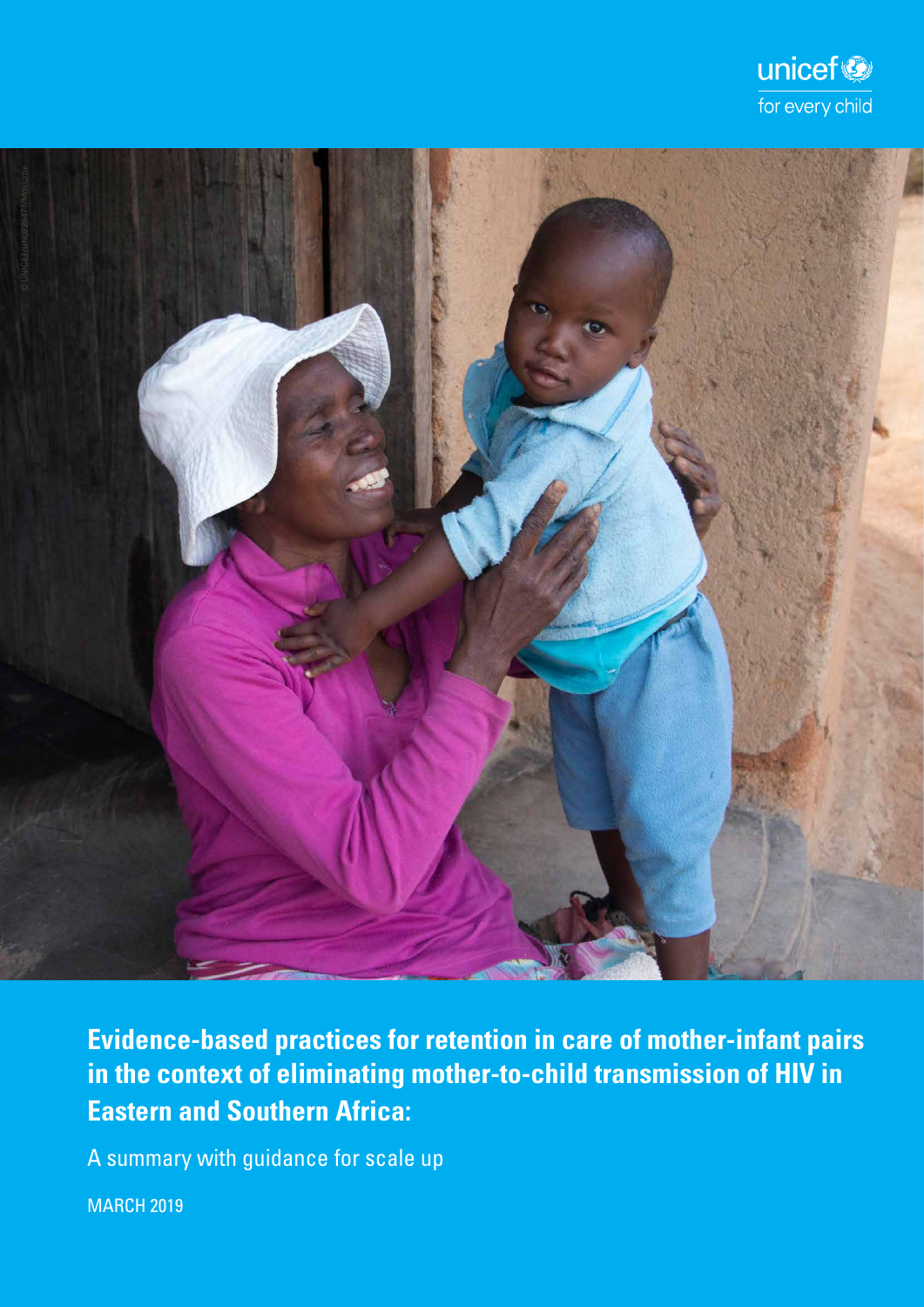# ACRONYMS

| <b>AIDS</b>   | Acquired immunodeficiency syndrome                           |
|---------------|--------------------------------------------------------------|
| ANC.          | Antenatal care                                               |
| ARV           | Antiretroviral drug                                          |
| PBF           | Performance based financing                                  |
| CDC           | United States Centers for Disease Control                    |
| CHW           | Community health worker                                      |
| COL           | Continuous quality improvement                               |
| <b>DHIS</b>   | District Health Information System                           |
| EBP           | Evidence-based practice                                      |
| <b>EGPAF</b>  | Elizabeth Glaser Pediatric AIDS Foundation                   |
| <b>EID</b>    | Early infant diagnosis                                       |
| <b>EMTCT</b>  | Elimination of mother-to-child transmission (of HIV)         |
| ESA           | Eastern and Southern Africa                                  |
| <b>HSS</b>    | Health systems strengthening                                 |
| <b>MNCH</b>   | Maternal, newborn and child health                           |
| <b>PEPFAR</b> | United States President's Emergency Plan for AIDS Relief     |
| <b>PHFS</b>   | Partnership for HIV-Free Survival Initiative                 |
| <b>PMTCT</b>  | Prevention of mother-to-child transmission (of HIV)          |
| POC           | Point of care                                                |
| <b>PCR</b>    | Polymerase chain reaction                                    |
| RMNCAH        | Reproductive, maternal, newborn, child and adolescent health |
| SOP           | Standard operating procedure                                 |
| <b>TAT</b>    | Turn around time                                             |
| <b>UNAIDS</b> | The Joint United Nations Programme on HIV/AIDS               |
| <b>UNICEF</b> | United Nations Children's Fund                               |
| <b>USAID</b>  | United States Agency for International Development           |
| <b>WHO</b>    | World Health Organization                                    |
| <b>WLHIV</b>  | Women living with HIV                                        |

# ACKNOWLEDGEMENTS

Much gratitude is expressed to the many experts at regional, country and global level who were involved in making this documentation study a success. Anurita Bains, Laurie Gulaid and Winfred Mutsotso, all of UNICEF ESARO, provided the overall technical and strategic leadership to the consultant for the implementation of the study. Philip Wambua, a Public Health consultant based in Nairobi, conducted the review and compiled the report. Annex 2 presents a list of experts who generously contributed their time and expertise at different stages in the process.

For more information, contact Laurie A. Gulaid, lgulaid@unicef.org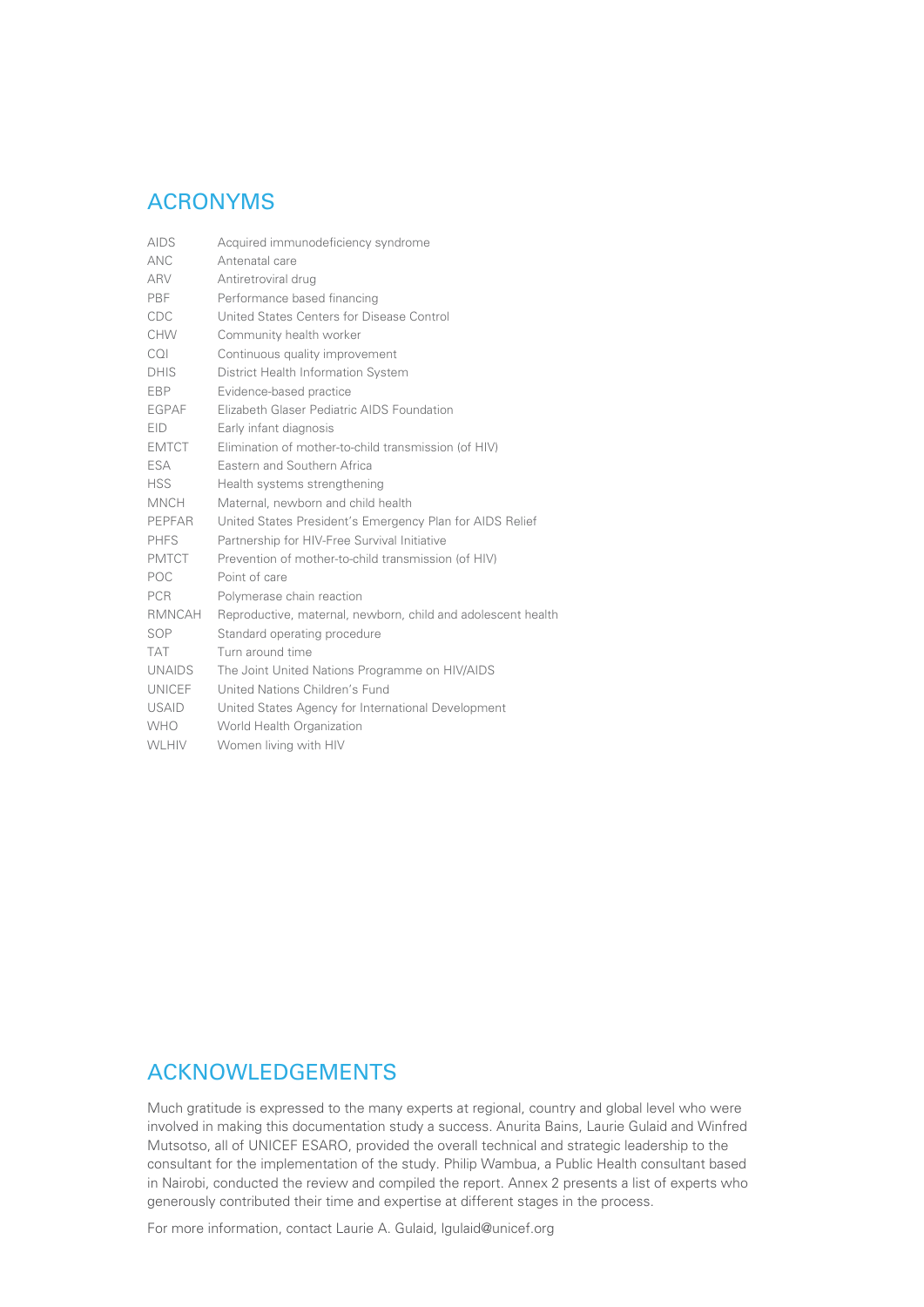# **CONTENTS**

# **[Foreword](#page-4-0) 3**

# **[Executive summary](#page-5-0) 4**

# **I[ntroduction](#page-6-0) 5**

Background and rationale

Methodology

# **[Study conceptual framework](#page-6-0) 9**

# **[The evidence-based practices](#page-11-0) 11**

[Intervention area 1: service quality](#page-11-0) [Intervention area 2: human resources](#page-14-0) [Intervention area 3: use of health information](#page-16-0) [Intervention area 4: demand generation](#page-18-0)

# **[Study limitations and areas of for further research](#page-21-0) 21**

Study limitations

Areas for further research

# **[General operational considerations and conclusions](#page-22-0) 22**

**Considerations** 

# **[Annexes](#page-23-0) 23**

Annex 1: list of respondents and affiliated organisations

Annex 2: tools and resources for supporting implementation of EBPs

Annex 3: key informant interview guide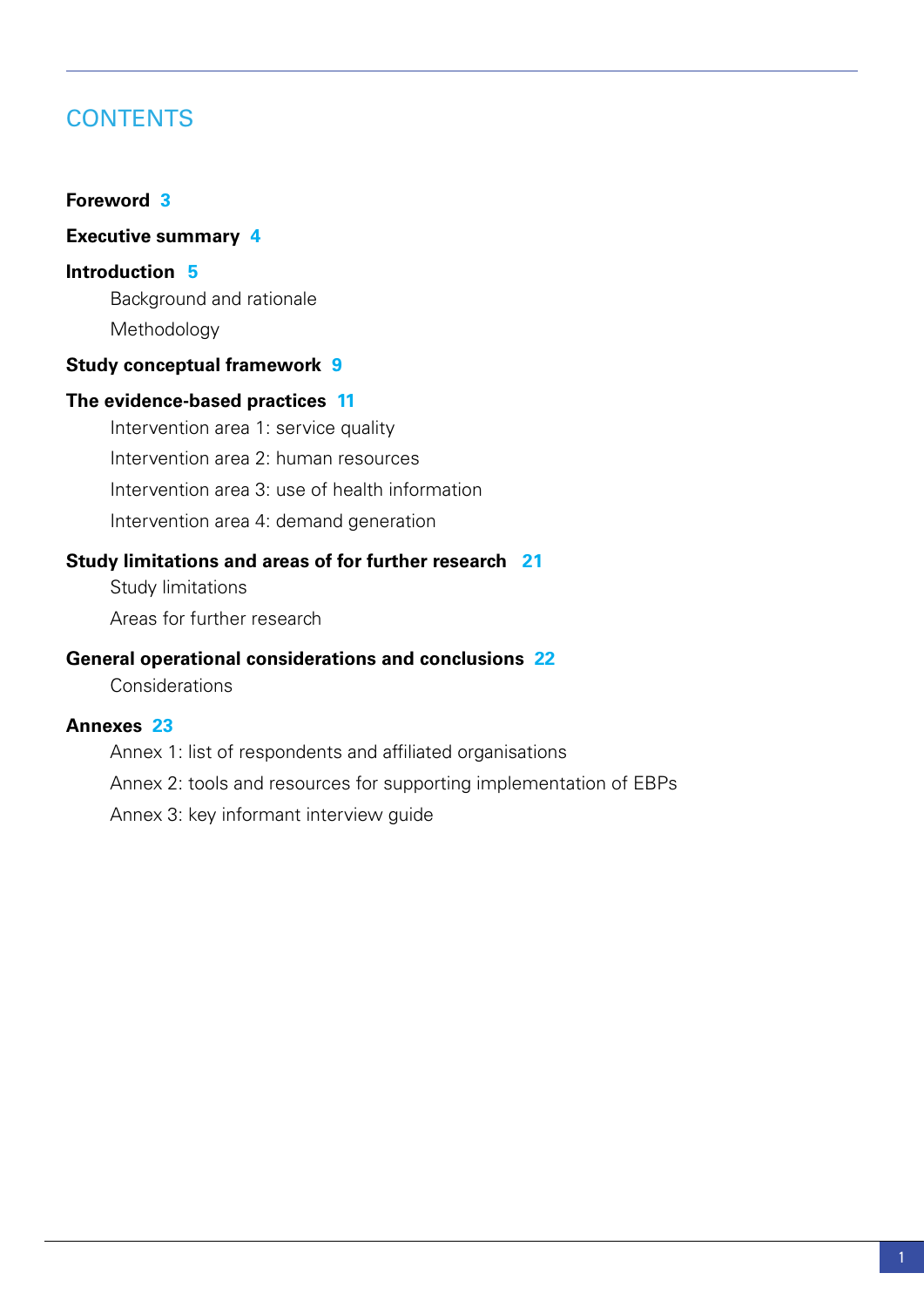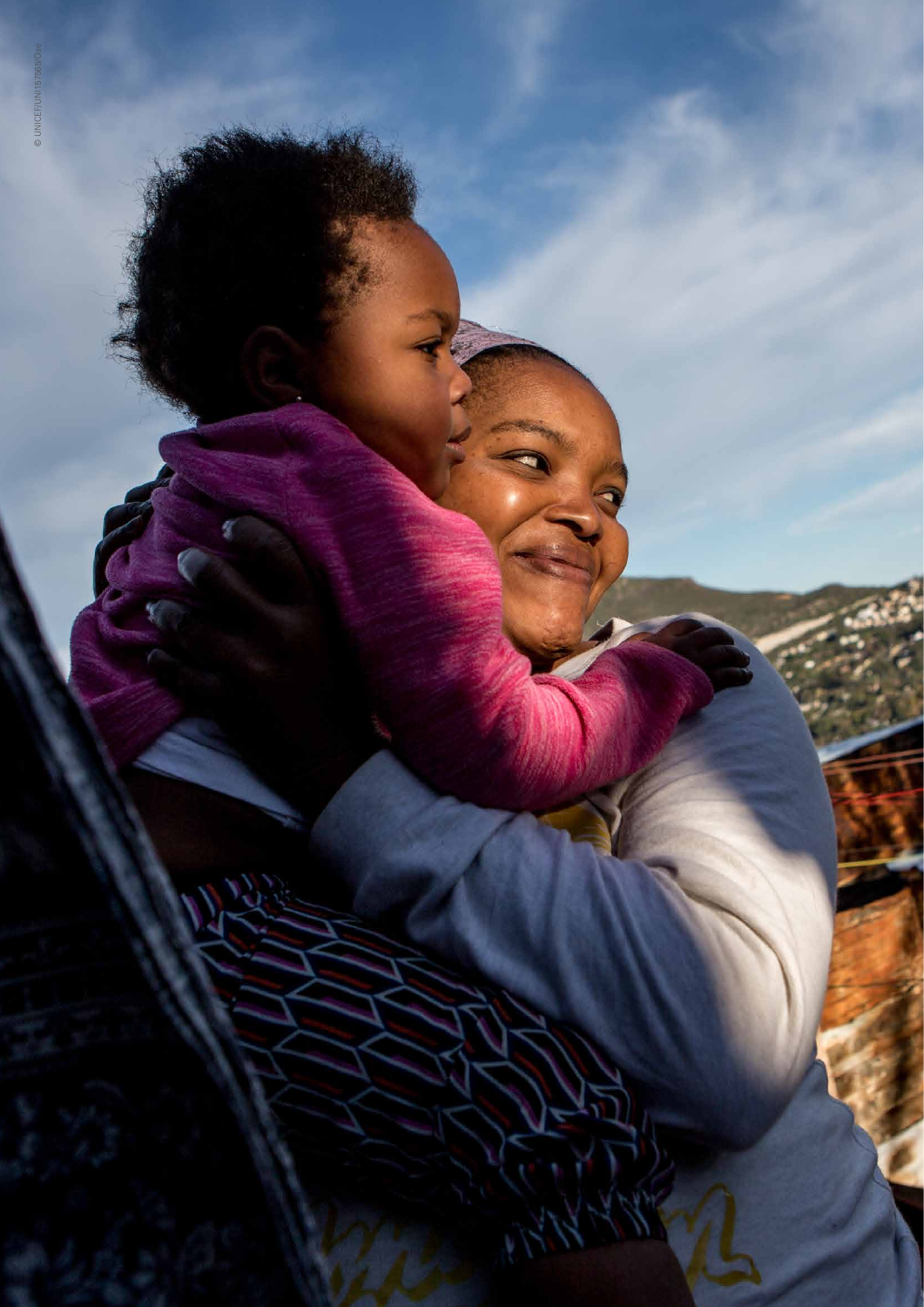# <span id="page-4-0"></span>FOREWORD

Countries in Eastern and Southern Africa (ESA) have made remarkable progress in scaling up treatment for pregnant women living with HIV and reducing new infections among children. Estimates from the Joint United Nations Programme on HIV/AIDS indicate that 93 per cent of pregnant women living with HIV in ESA received antiretroviral medicines in 2017. Thanks to an accelerated response over the years in this region, the number of children who acquired HIV has been reduced by more than 1.2 million since 2009. This represents 80 per cent of the global reduction in new infections among children during that period.

Key among the remaining challenges to eliminating mother-to-child transmission of HIV is the retention of mothers and infants in care through the end of breastfeeding. This postpartum period is critical for supporting mothers to take their antiretroviral medicines as prescribed, providing optimal care for HIV-exposed infants and ensuring early identification and treatment of children who test positive for HIV. Mothers and their infants in this region continue to face significant challenges as they navigate the health care system over extended periods of time. Countries urgently require access to evidence-based and relevant practices that are aimed at ensuring that all pregnant women living with HIV receive treatment in a timely manner, and that optimal care and support are provided to both mothers and their infants through the end of breastfeeding and beyond.

We are therefore pleased to share this important review with recommendations, which examines the bottlenecks to retention in care of mother-infant pairs and offers 10 evidence-based practices to reduce those barriers. It is our hope that countries will examine, adapt and invest in rapid scaling up of the selected practices most relevant to their context. The accompanying tools and resources are offered to support countries in this process. As countries take these evidence-based practices to scale, even greater numbers of vulnerable women and children will be given the opportunity not only to survive, but also to thrive, and the world will move closer to ending AIDS among children.



Anurita Bains Regional Advisor, HIV/AIDS UNICEF Eastern and Southern Africa Regional Office



Dr Angela Mushavi National PMTCT and Paediatric HIV Care and Treatment Coordinator, Ministry of Health and Child Care, Zimbabwe Co-chair, Global Validation Advisory Committee for the elimination of mother-to-child transmission of HIV and syphilis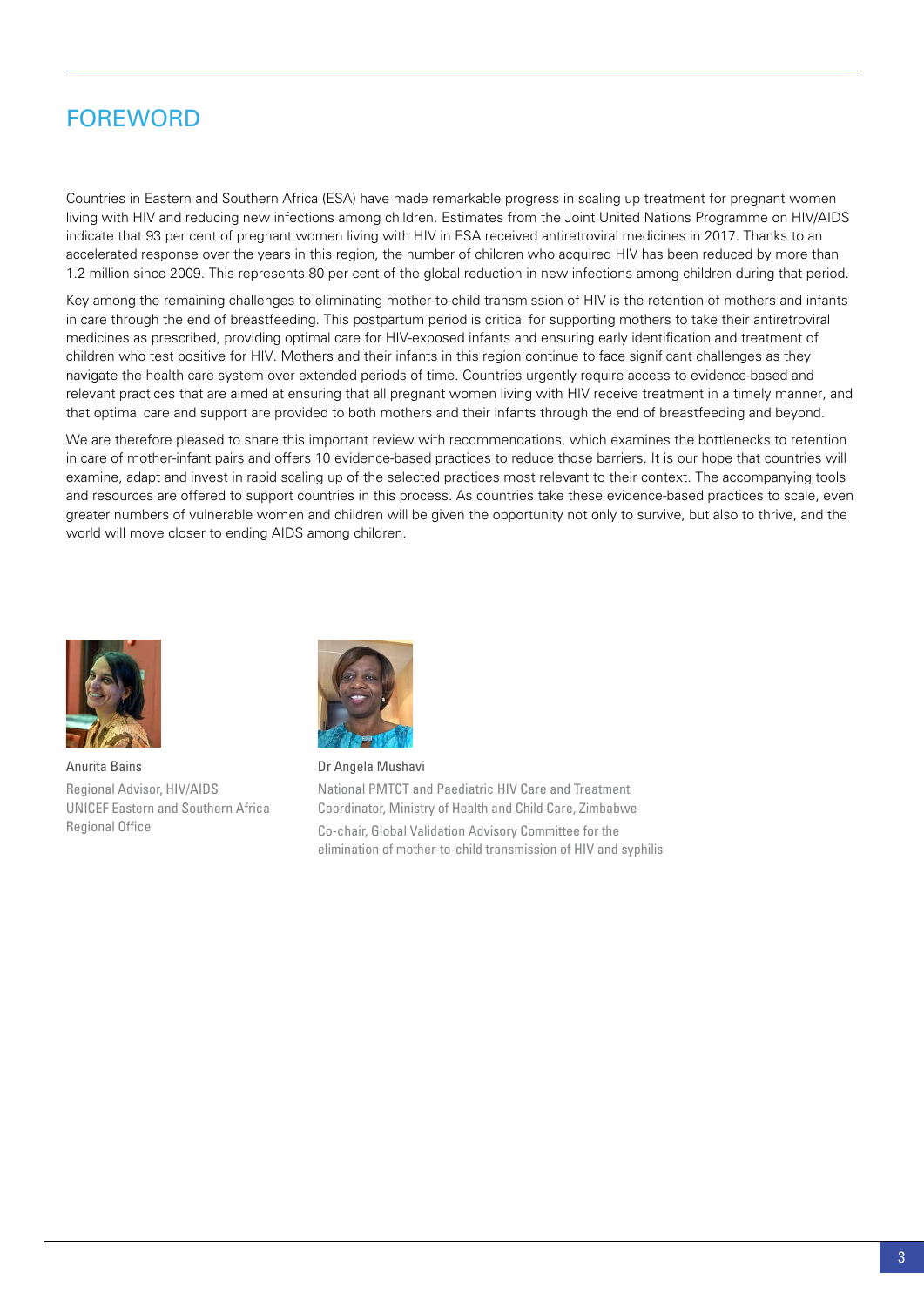# <span id="page-5-0"></span>Executive summary

For countries to achieve the elimination of mother-to-child transmission of HIV (EMTCT), mothers and their infants must remain in care through the cessation of breastfeeding and beyond. While many countries in Eastern and Southern Africa have made significant strides in reducing motherto-child transmission (MTCT) rates at six weeks, the final MTCT rates at the end of the breastfeeding period remain stubbornly high.<sup>1</sup> This can be attributed in large part to suboptimal adherence and retention of mother-infant pairs after childbirth.2 This study was commissioned by UNICEF Eastern and Southern Africa Regional Office (ESARO) to document and disseminate evidence-based practices and learning to

improve retention in care. It is hoped that the documented practices together with the tools and resources identified will support countries to strengthen their prevention of mother-tochild transmission of HIV (PMTCT) programmes and improve outcomes for mothers, children and their families.

Multiple research methods were used, including literature review, key informant interviews and visits to Eswatini, Kenya and Zimbabwe. A total of 44 published studies and grey literature texts were included in the review, and 45 experts were interviewed. As outlined in Table 1, ten evidence-based practices were identified and organized in four intervention areas.

#### Table 1: Evidence-based practices by intervention area

| <b>Intervention area</b>     | <b>Evidence-based practices</b>                                    |
|------------------------------|--------------------------------------------------------------------|
|                              | Laboratory improvements                                            |
| 1. Service Quality           | Continuous quality improvement                                     |
|                              | Integration                                                        |
| 2. Human Resources           | Task shifting to community health workers (CHWs) / lay counsellors |
|                              | Performance-based financing (PBF)                                  |
| 3. Use of Health Information | <b>PMTCT Data reviews</b>                                          |
|                              | Use of appointment diaries                                         |
|                              | Mobile phone client communication                                  |
| 4. Demand Generation         | Peer support interventions                                         |
|                              | Male partner involvement                                           |

Areas for future research were also identified as follows: electronic health records, interventions for adolescent mothers, private sector and PMTCT, and innovative training approaches, including blended learning and use of mobile phone applications. To ensure maximum impact of the evidence-based practices, the following steps are recommended:

- i. Identify priority bottlenecks to retention in care of motherinfant pairs;
- ii. Prioritize the evidence-based practices that will best address these bottlenecks;
- iii. Cost the selected practices and include them in national plans and frameworks;
- iv. Prepare for implementation, adapt tools and build the capacity of health workers;
- v. Use phased implementation, starting with low performing sub-national levels, and monitor, learn and scale up the evidence-based practices;
- vi. Ensure involvement of key stakeholders at all stages, including women living with HIV; and
- vii. Plan for the sustainability of evidence-based practices

<sup>1</sup> UNAIDS, 'The Global Plan Towards the Elimination of New HIV Infections Among Children by 2015 and Keeping Their Mothers Alive. Prepared for the iERG by UNAIDS', Geneva, 2015, http://www.who.int/woman\_child\_accountability/ierg/reports/UNAIDS\_submission\_iERG\_2015.pdf, accessed 28 January 2019.

<sup>2</sup> Haas A.D., et al, 'HIV transmission and retention in care among HIV-exposed children enrolled in Malawi's prevention of mother-to-child transmission programme', J Int AIDS Soc., vol.21, no.1, 4 September 2017, https://www.ncbi.nlm.nih.gov/pubmed/28884524 https://www.ncbi.nlm.nih.gov/pubmed/28884524, accessed 2 February 2019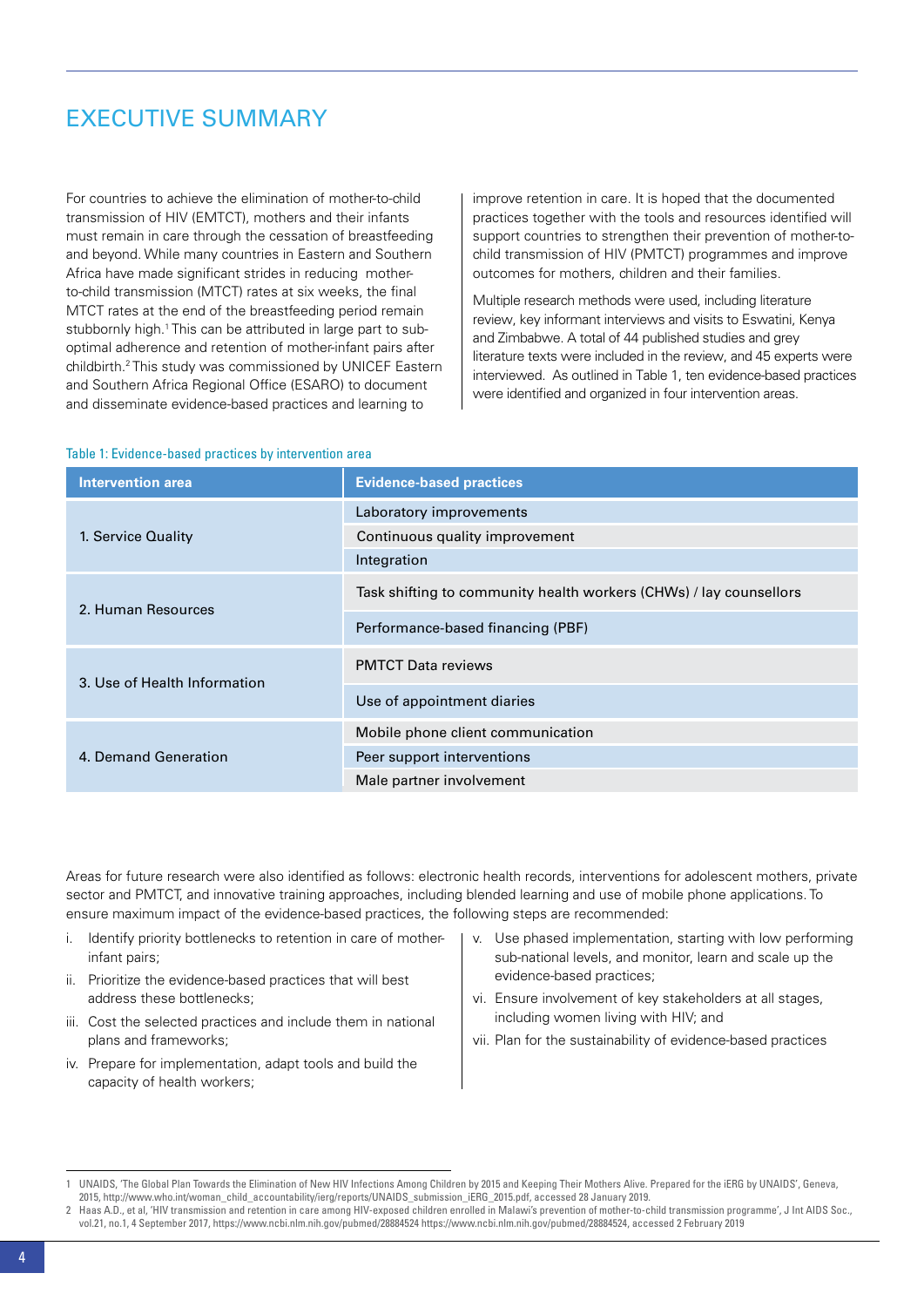# <span id="page-6-0"></span>INTRODUCTION

Countries in Eastern and Southern Africa (ESA) have made significant strides towards ending AIDS among children through the rapid scaling up of PMTCT programmes. According to UNAIDS 2018 HIV estimates, a remarkable 93 per cent of the 940,000 pregnant women living with HIV in

ESA received antiretroviral medicines (ARVs) in 2017, resulting in an average rate of mother-to-child transmission (MTCT) of 10 per cent, as shown in Figure 1 below.<sup>3</sup>





Despite this progress, challenges remain to ensuring that mother-infant pairs remain in care through the cessation of breastfeeding and beyond. Coverage for two-month testing of HIV-exposed infants in the region was estimated at only 63 per cent in 2017.<sup>4</sup> To achieve elimination of MTCT, mother-infant pairs must be supported to navigate the PMTCT continuum of services, from maternal HIV testing, initiation and retention on lifelong treatment and infant ARV prophylaxis, to infant HIV testing, treatment initiation and retention through the cessation of breastfeeding and beyond for those who test positive.

Although attrition occurs at all stages of the continuum of care, studies have shown that approximately 25-50 per cent are lost during the postpartum period.<sup>5,6</sup> Coverage for postpartum PMTCT interventions is low in comparison to coverage at earlier points of the continuum of care. A systematic review of 44 studies in sub-Saharan Africa showed that 94 per cent of pregnant women were tested for HIV, 70 per cent of those who were HIV-positive initiated on ART, 64 per cent of the HIV-exposed infants (HEIs) tested for HIV at six weeks while only 55 per cent of these infants received their final diagnosis at 18 months.7 Attrition worsens over time. A study in Rwanda documented a reduction in retention rates for mothers during the postpartum period from 68 per cent at six weeks post-delivery to 58 per cent by 12 months post-delivery.<sup>8</sup> With evidence suggesting that approximately 95 per cent retention is required at each step of the continuum of care to achieve the elimination of MTCT (EMTCT) of HIV, the high postpartum attrition rates are a significant impediment to achieving the elimination goals.<sup>9</sup> UNICEF data indicates that among children in ESA, the majority of new HIV infections (54 per cent) occur beyond six weeks.10

<sup>3</sup> UNAIDS, UNAIDS Data 2018, Geneva, UNAIDS, 2018, http://www.unaids.org/sites/default/files/media\_asset/unaids-data-2018\_en.pdf, accessed 28 January 2019.

<sup>4</sup> Ibid.<br>5 Geld

<sup>5</sup> Geldsetzer, P. et a., 'A systematic review of interventions to improve postpartum retention of women in PMTCT and ART care', J Int AIDS Soc., vol.19, no.1, 25 April 2016, https://www.ncbi.nlm.nih.gov/pmc/articles/PMC4846797/, accessed 28 Januaey 2019.

<sup>6</sup> Phillips, T. et al, 'Disengagement of HIV-positive pregnant and postpartum women from antiretroviral therapy services: a cohort study', J Int AIDS Soc., 8 October 2014, https://www.ncbi.nlm.nih.gov/pmc/articles/PMC4192834/, accessed 15 April 2018.

<sup>7</sup> Wettstein, C., et al 'Missed opportunities to prevent mother-to-child-transmission: systematic review and meta-analysis', AIDS, vol.26, no. 18, 28 November 2012, https://www.ncbi.nlm.nih.gov/pubmed/22948267, accessed 15 April 2018.

Woelk, G.B., et al., Retention of mothers and infants in the prevention of mother-to-child transmission of HIV programme is associated with individual and facility-level factors in Rwanda', J Int AIDS Soc., vol.19, no.5 suppl. 4, https://www.ncbi.nlm.nih.gov/pmc/articles/PMC4956733/, accessed 28 January 2019.

UNAIDS, The Gap Report, Geneva, UNAIDS, 2014.

<sup>10</sup> UNAIDS Spectrum Estimates, July 2018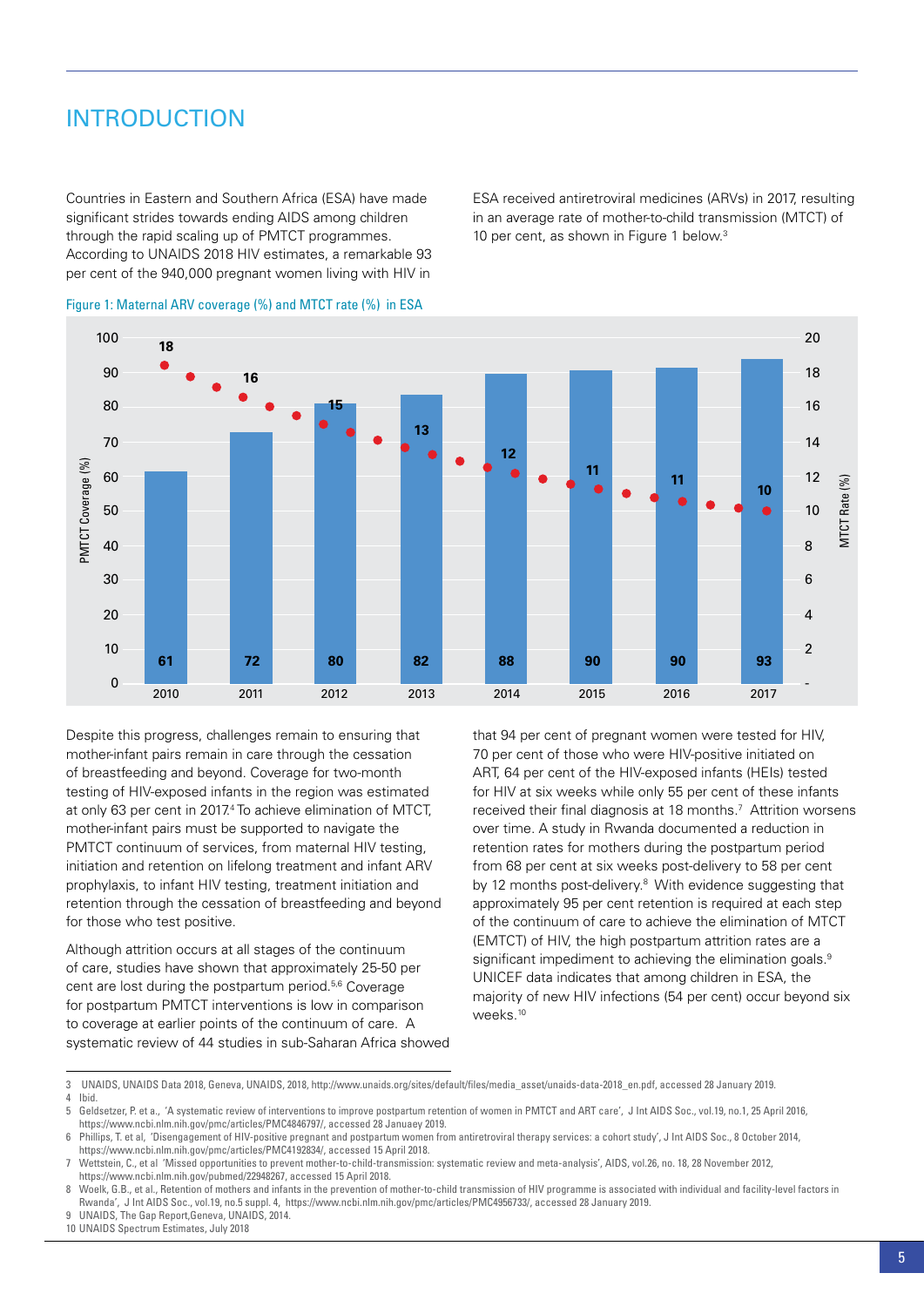

#### Figure 2: Estimated number of new HIV infections among children (0-14 years), distributed by postnatal and perinatal infection

To help address the challenge of retention in PMTCT care, UNICEF ESARO commissioned this study to identify, document and share existing evidence-based practices (EBPs). This review expands on a previous UNICEF-funded study that focused on documenting community-based strategies for enhancing retention in PMTCT.<sup>11</sup> Unlike the 2015 study, this review includes both community- and

facility-based practices. Implementation of these EBPs is expected to contribute to the achievement of the UNAIDS 90-90-90 targets<sup>12</sup> and the Three Frees agenda to ending AIDS in children and adolescents.13 Where available, tools and resources are provided to guide implementation of the identified EBPs.

# **Methodology**

As illustrated in Figure 3 below, this review used multiple methods, including literature review and field visits, key informant interviews and field visits. The process was iterative with key informants identified through literature review and relevant literature identified through interviews and field visits.

Figure 3: Schematic presentation of documentation study processes



- Using key word internet searches and leads from key informants
- Identify gaps in EBPs for follow up through telephone/Skype interviews
- Identify EBPs for further follow up through country visits

**Telephone consultations**

- Conduct Skype interviews to strengthen information and fill in gaps identified from desk review
- Select three countries to visit for further documentation of EBPs
- Identify literature from respondents for further review

#### **Country visits**

- Conduct field visits to three countries to learn more about EBPs
- Conduct face to face interviews, fill gaps and document case studies where possible
- Identify literature from respondents for further review

Telephone consultations and country visits inform further desk review

<sup>11</sup> Gulaid L.A., Community facility linkages to support the scale up of life long treatment for pregnant and breastfeeding women, New York, UNICEF, 2015,

https://www.childrenandaids.org/sites/default/files/2017-03/community\_facility\_linkages\_report\_en.pdf, accessed 28 January 2019.

<sup>12</sup> UNAIDS, 90-90-90 An ambitious treatment target to help end the AIDS epidemic, Geneva, UNAIDS, 2014, http://www.unaids.org/sites/default/files/media\_asset/90-90-90\_en.pdf, accessed 28 January 2019.

<sup>13</sup> UNAIDS, Start Free, Stay Free, AIDS Free: A super-fast-track framework for ending AIDS among children, adolescents and young women by 2020, Geneva, UNAIDS, n.d., http://www.unaids.org/sites/default/files/media\_asset/Stay\_free\_vision\_mission\_En.pdf, accessed 28 January 2019.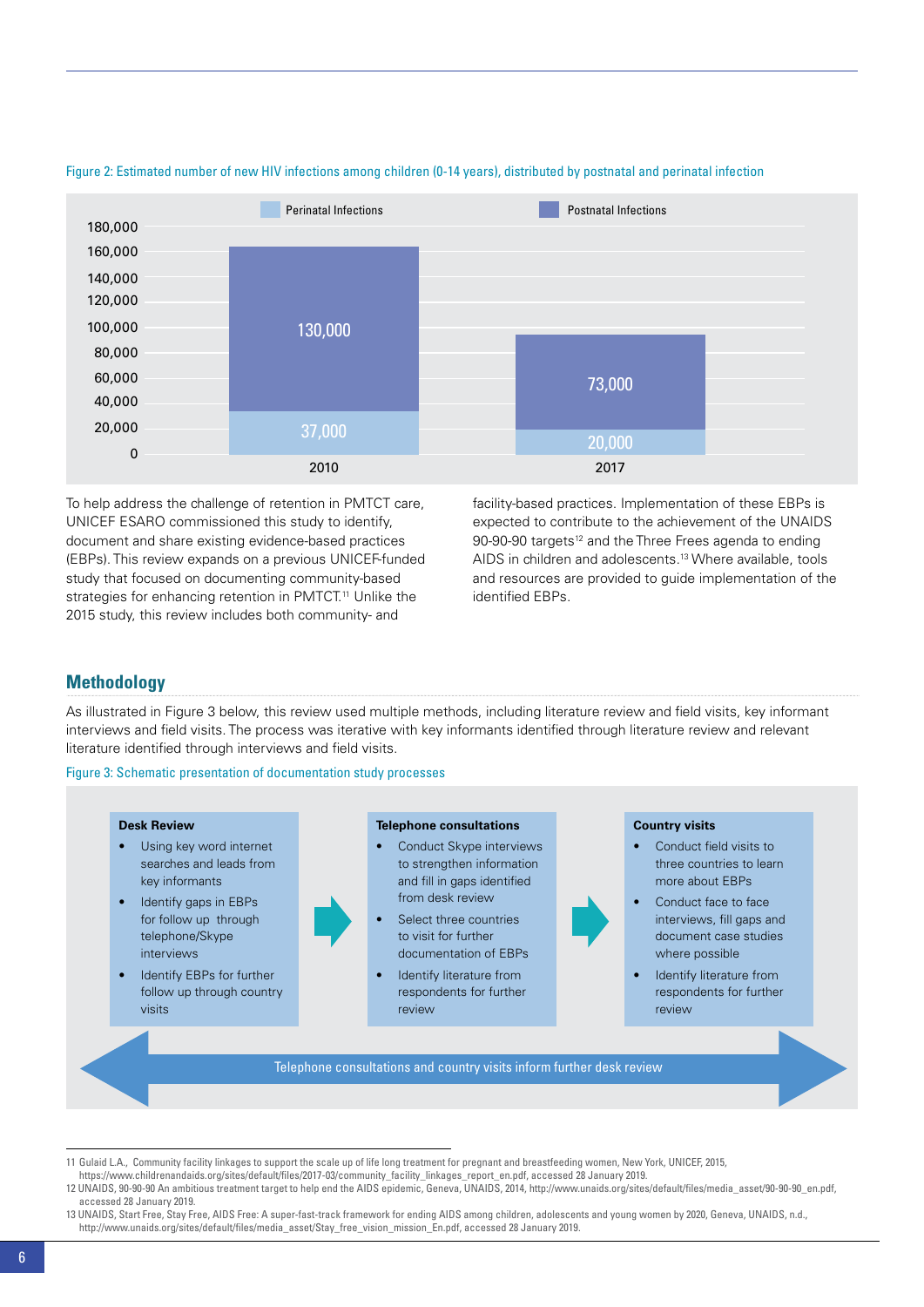The desk review comprised internet searches of published journals and grey literature. The search strategy focussed on three key themes:

- The population of interest: mother-infant pairs
- The intervention of interest: postpartum retention for PMTCT and maternal, newborn and child health (MNCH)
- Outcomes for mothers and infants in PMTCT and MNCH

Key words and phrases on the three thematic areas were used to guide the internet search. These included: retention in care; postpartum retention in PMTCT; retention of mothers and infants in PMTCT; loss to follow up in PMTCT programme during postnatal period; interventions for increasing uptake of MNCH services, including immunization and breastfeeding. Search sites included, but were not limited to, PubMed, MEDLINE, Google scholar, Research Gate, Interagency Task Teams on Children and AIDS, and relevant HIV, PMTCT and MNCH University and conference websites. References from identified studies were used to search further. Stakeholder websites including, for example, the Elizabeth Glaser Pediatric AIDS Foundation (EGPAF), the United States President's Emergency Plan for AIDS Relief (PEPFAR), UNAIDS, UNICEF and the World Health Organization (WHO) among others were also searched. Grey literature, including programme documentation of EBPs provided during field visits, was also reviewed.

Studies were included in the review if they had results that improved at least one of the postpartum PMTCT and MNCH outcomes listed in Figure 4. The review did not put restrictions on the type of study design nor the country of implementation. In general, only studies from between 2012 and 2018 were included to ensure alignment to the most recent WHO guidelines, such as Option B+. A few studies conducted before 2012 but not contradicting the guidelines were included.

After title and abstract screening, 53 of the 253 studies identified were retained. Nine studies were discarded because they did not focus on at least one of the targeted PMTCT and MNCH outcomes, leaving a total of 44 studies for analysis. From the analysis, 29 studies demonstrated a positive impact on relevant outcomes and were therefore included in this report. Follow on email and Skype discussions were held with a total of seven study authors and global and regional experts.

Field visits were made to Eswatini, Kenya and Zimbabwe, where face-to-face key informant interviews were held with PMTCT and MNCH experts and implementers. Criteria for country selection included: 1) progress on retention and other PMTCT indicators; 2) existence of EBPs; 3) active presence of leading PMTCT players; and 4) representation of both Eastern and Southern Africa.

The objectives of the key informant interviews conducted during the field visits were to:

- o Identify additional EBPs on retention of mother-infant pairs in the context of PMTCT
- o Identify and gather tools and resources for supporting implementation of EBPs
- o Provide implementation details of the EBPs identified through literature review.

A total of 15 respondents from Eswatini, 10 from Kenya and 16 from Zimbabwe were interviewed. Respondents represented ministries of health, PMTCT and MNCH programmes, PEPFAR and its implementing partners, networks of women living with HIV, and researchers, among others. The key informant interview guide and the full list of respondents are presented in Annex 2.

#### Figure 4: Study PMTCT and MNCH outcomes

#### **Outcomes relevant to this review**

- Postnatal care coverage
- Infants exposed to HIV initiated on ARV prophylaxis
- Infants exposed to HIV receiving virological test and started on cotrimoxazole within two months after birth
- Initiation on ARVs for infants infected with HIV
- Re-testing for infants testing negative at 9 months and at 18 months
- Maternal ARVs uptake
- **Breastfeeding rate**
- Immunization coverage
- MTCT rate at 6 weeks
- Viral suppression
- Postpartum family planning
- **Facility delivery**
- MTCT rate at end of breastfeeding period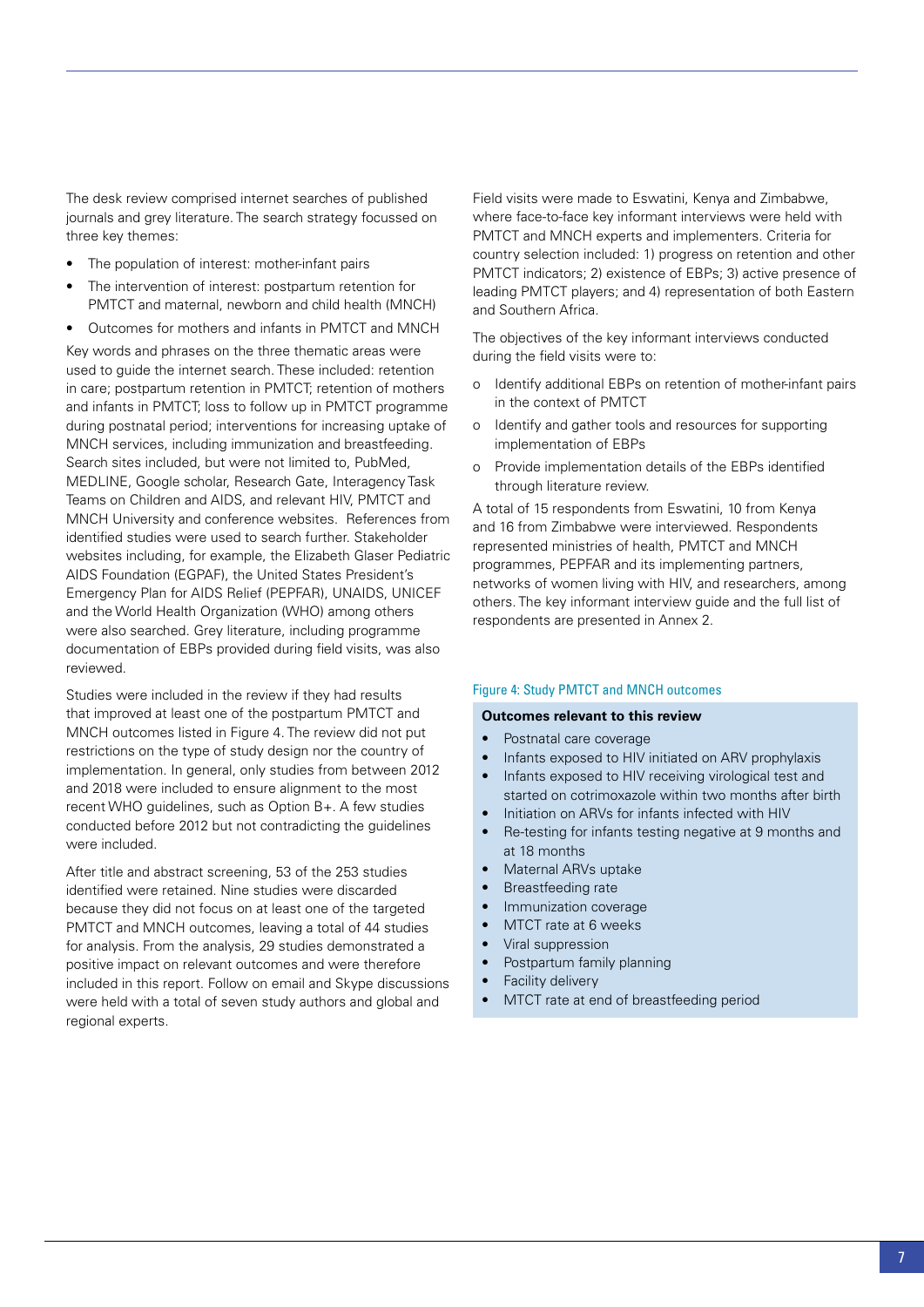# Study conceptual framework

A conceptual framework (Figure 4, page 9) was developed to guide the review and analysis. The framework is premised on the question: '*What are the existing EBPs that could be scaled up to effectively address bottlenecks to postpartum retention in care of mother-infant pairs in the context of PMTCT'*?

Studies have documented barriers at all stages of the PMTCT continuum of care.14 Various factors in supply (facility) and demand (community) combine to facilitate or impede access to and utilization of PMTCT services. Supply-side barriers include poor quality of PMTCT services, such as service fragmentation, long waiting hours, health worker attitudes, inadequate (both in numbers and skills) and demotivated health workers and weak laboratory services.15 Demand-side bottlenecks to retention include inadequate knowledge on HIV and PMTCT including on availability of services, fear of HIV testing and its implications, stigma and discrimination

at individual, household and community level, reluctance to disclose one's HIV status, weak partner support, high workload among women including child care roles, and inability to afford transport and other costs.16 Additionally, poor data quality and its sub-optimal use for decision making at national, subnational, facility and community level limits the evidence on PMTCT programming for improved retention of mother-infant pairs.

From the review, a total of 10 EBPs were identified and clustered into four intervention areas as follows: 1) service quality; 2) human resources; 3) use of health information; and 4) demand generation. Scaling up these EBPs is expected to result in improved postpartum retention of mother-infant pairs in the context of PMTCT. The overall expected impact is *'mothers living with HIV remain healthy and their HIV exposed infants remain HIV or AIDS free, survive, thrive and achieve their full potential'*.

<sup>14</sup> Hodgson, I., et al. 'A Systematic Review of Individual and Contextual Factors Affecting ART Initiation, Adherence, and Retention for HIV-Infected Pregnant and Postpartum Women', PLoS ONE, vol.9, no.11, http://journals.plos.org/plosone/article?id=10.1371/journal.pone.0111421#pone.0111421-McLeroy1, accessed 28 January 2019. 15 Woelk et al, 'Retention of mothers and infants in the prevention of mother-to- child transmission'.

<sup>16</sup> Bwirire, L.D., et al, 'Reasons for loss to follow-up among mothers registered in a prevention-of-mother-to-child transmission program in rural Malawi', Transactions of The Royal Society of Tropical Medicine and Hygiene, vol.102, no.12, 1 December 2008, pp.1195–1200, https://academic.oup.com/trstmh/article-abstract/102/12/1195/1919380?redirectedFrom=f ulltext, accessed 12 April 2018.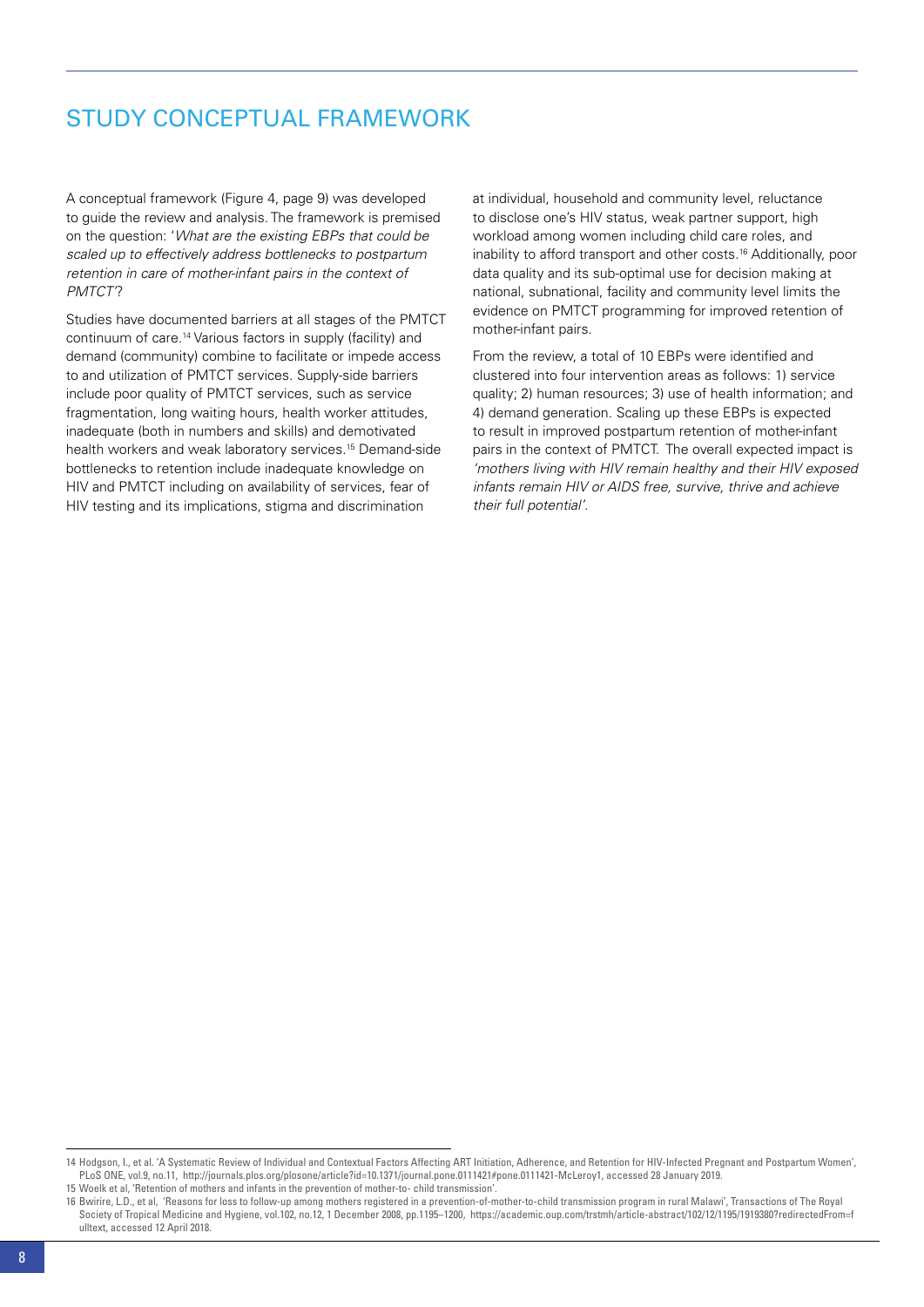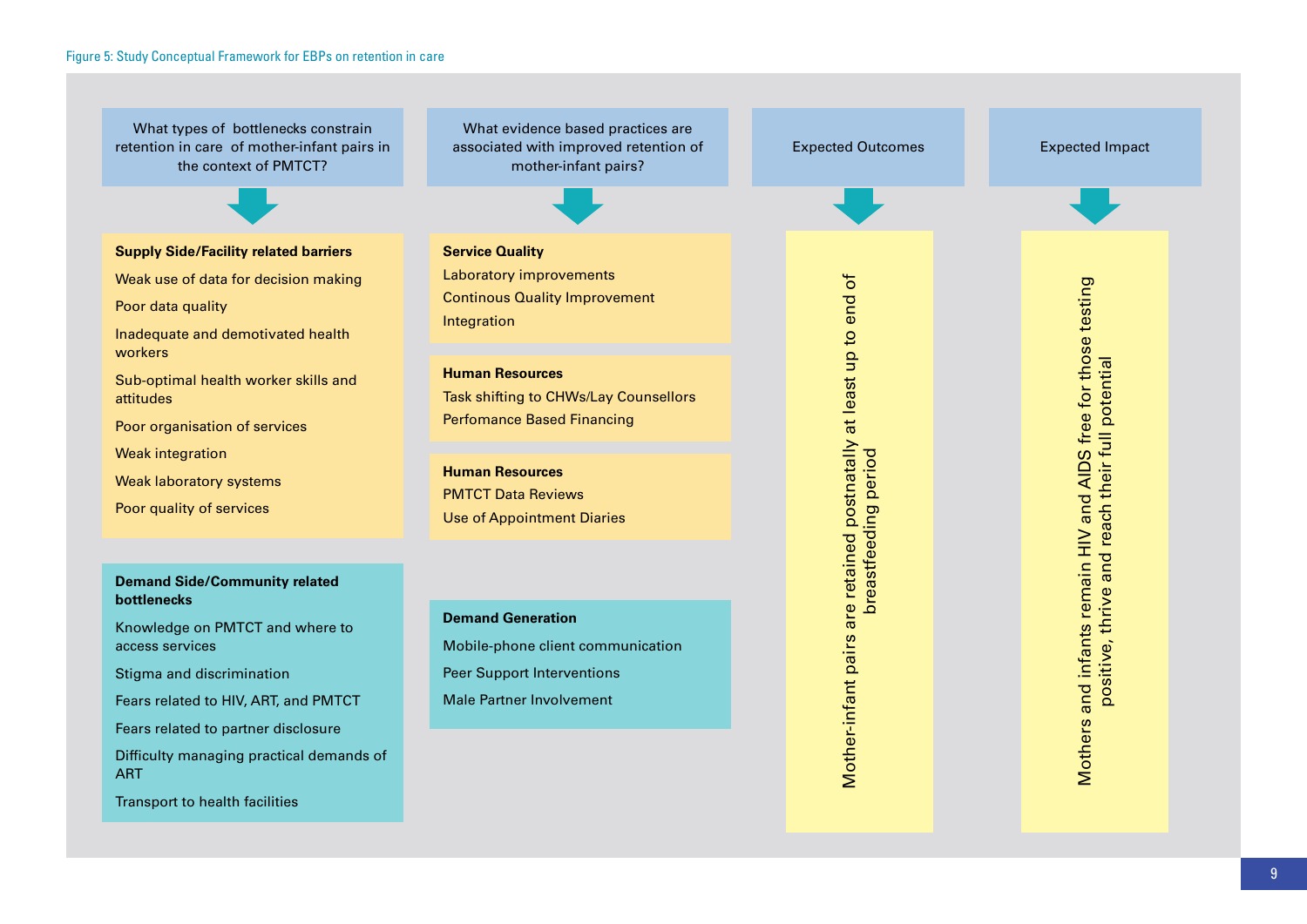# <span id="page-11-0"></span>THE EVIDENCE-BASED PRACTICES

The 10 EBPs organized under the four intervention areas are described below, including their background and rationale, description, supporting evidence and considerations for implementation.

# **1. Service quality**

Health systems factors, including human resource shortages, sub-optimal organization and quality of service delivery, commodity and supply challenges, weak laboratory and health information systems, have been reported as barriers to retention in care of mother-infant pairs in PMTCT programmes.<sup>17</sup> Three EBPs were identified to address these bottlenecks.

### **1.1. Laboratory improvements**

#### Rationale

Strong laboratory systems are critical for early detection of HIV infection among exposed infants and for ensuring early treatment initiation for those who test positive, as well as for viral load monitoring of mothers living with HIV. As a result of weak laboratory systems, UNAIDS estimates for 2017 indicate that only 63 per cent of infants born to women living with HIV in ESA received their virological tests for HIV within two months of birth.<sup>18</sup> Infant HIV testing is in most cases characterized by long turnaround time, resulting in delayed treatment initiation and high loss to follow up. Documented laboratory bottlenecks include limited infrastructure, insufficient human resource capacity, weak supply chains for laboratory commodities, and delays in sample transportation and in results return.<sup>19,20</sup>

#### Description of the intervention

Specific interventions to improve laboratory services include point-of-care (POC) technology, sending results via mobile phone (short message service - SMS), general packet radio service (GPRS) printers, and improving sample transportation to expedite return of results. For scale up, these approaches are often combined, taking into consideration the local context and resource availability.

#### Studies supporting the EBP

Documented POC testing interventions have been associated with reductions in turnaround time, timely ART initiation for infants living with HIV and improved retention in care for infants exposed to HIV. A POC randomized control trial in Mozambique resulted in more infants in the group exposed to POC testing receiving EID results (100 per cent) and initiating treatment (87 per cent) within 60 days of specimen collection compared to those in the group receiving standard care (12 per cent and 13 per cent respectively). A higher proportion of infants living with HIV were retained at three months post-ART initiation in the POC group compared to the group receiving standard care (63 per cent versus 4 per cent).<sup>21</sup> A similar implementation study by EGPAF in Lesotho resulted in increased percentage of results received by caregiver (82 per cent at baseline to 100 per cent), reduced median number of days for blood collection to return of results (from 63 days to 0 days) and increased number of infants living with HIV being initiated onto ART (7 out of 8 at baseline to 31 out of 33).<sup>22</sup>

Other innovations have also been documented to reduce turnaround time for EID. A meta-analysis associated use of SMS/GPRS with a reduction in turnaround time by 25 per cent or 2.5 weeks.<sup>23</sup> Rwanda, through use of a national mobile and internet-based HIV informatics system referred to as TRACnet, significantly reduced the total turnaround time by 84 per cent from 114 days to 23 days. $24$  A study in Kenya that used a simple electronic medical record tool called HIV Infant Tracking System to assist providers in tracking and communicating EID laboratory results demonstrated significant improvements in retention, efficiency and early initiation of ART. In this study, retention in EID care at nine months more than doubled in the two pilot hospitals with the proportion of infants living with HIV initiated on ART increasing from 14 per cent to 100 per cent (urban) and 64 per cent to 100 per cent (peri-urban) facilities.25

<sup>17</sup> Okoli J.C. and G.E. Lansdown, 'Barriers to successful implementation of prevention-of-mother-to-child-transmission (PMTCT) of HIV programmes in Malawi and Nigeria: a critical literature review study', Pan Afr Med J., vol.19, no.154, 15 October 2014, https://www.ncbi.nlm.nih.gov/pmc/articles/PMC4345230/, accessed 28 January 2019. 18 UNICEF, 'Elimination of mother-to-child transmission', https://data.unicef.org/topic/hivaids/emtct/, accessed 28 January 2019.

<sup>19</sup> Vojnov, L., et al., 'POC CD4 testing improves linkage to HIV care and timeliness of ART initiation in a public health approach: A systematic review and meta-analysis', PLoS ONE, vol. 11, no.5., 13 May 2016, https://journals.plos.org/plosone/article?id=10.1371/journal.pone.0155256, accessed 28 January 2019.

<sup>20</sup> file:///Users/macpro/Downloads/Scale\_up\_of\_Early\_Infant\_HIV\_Diagnosis\_and.8.pdf

<sup>21</sup> Jani, I., et al, 'Effect of point of care testing (POC) on ART initiation rates in infants', Conference on Retroviruses and Opportunistic Infection, Seattle, abstract, 13-17 February 2017, http://www.croiconference.org/sessions/effect-point-care-testing-antiretroviral-therapy-initiation-rates-infants, accessed 28 January 2019.

<sup>22</sup> Tumbare, E., 'EGPAF Efforts to Optimize Early Infant HIV Diagnosis and ART Initiation for HIV-exposed Infants in Lesotho', Elisabeth Glaser Pediatric AIDS Foundation', AIDSFree EID Webinar, 18 January 2018, https://aidsfree.usaid.gov/sites/default/files/aidsfree.usaid.gov/sites/default/files/events/presentations/2018.1.18\_eid-tumbare-lesotho.pdf, accessed 28 January 2019.

<sup>23</sup> Vojnov, L., et al., 'Impact of SMS/GPRS Printers in Reducing Time to Early Infant Diagnosis Compared With Routine Result Reporting: A Systematic Review and Meta-Analysis', J Acquir Immune Defic Syndr., vol.76, no.5, 15 December 2017, pp.522-526, https://www.ncbi.nlm.nih.gov/pubmed/28825941, accessed 28 January 2019.

<sup>24</sup> Kayumba, K., et al., 'TRACnet Internet and SMS Technology Improves Time to Antiretroviral Therapy Initiation among HIV-Infected Infants in Rwanda', Pediatr Infect Dis J., vol.35, no.7, July 2016, pp.767-771, https://www.ncbi.nlm.nih.gov/pmc/articles/PMC4925214, accessed 28 January 2019.

<sup>25</sup> Finocchario-Kessler, S., et al, 'If you text them, they will come: using the HIV infant tracking system to improve early infant diagnosis quality and retention in Kenya', AIDS, vol.28, suppl.3, July 2014, pp.313-321, https://www.ncbi.nlm.nih.gov/pubmed/24991904, accessed 28 January 2019.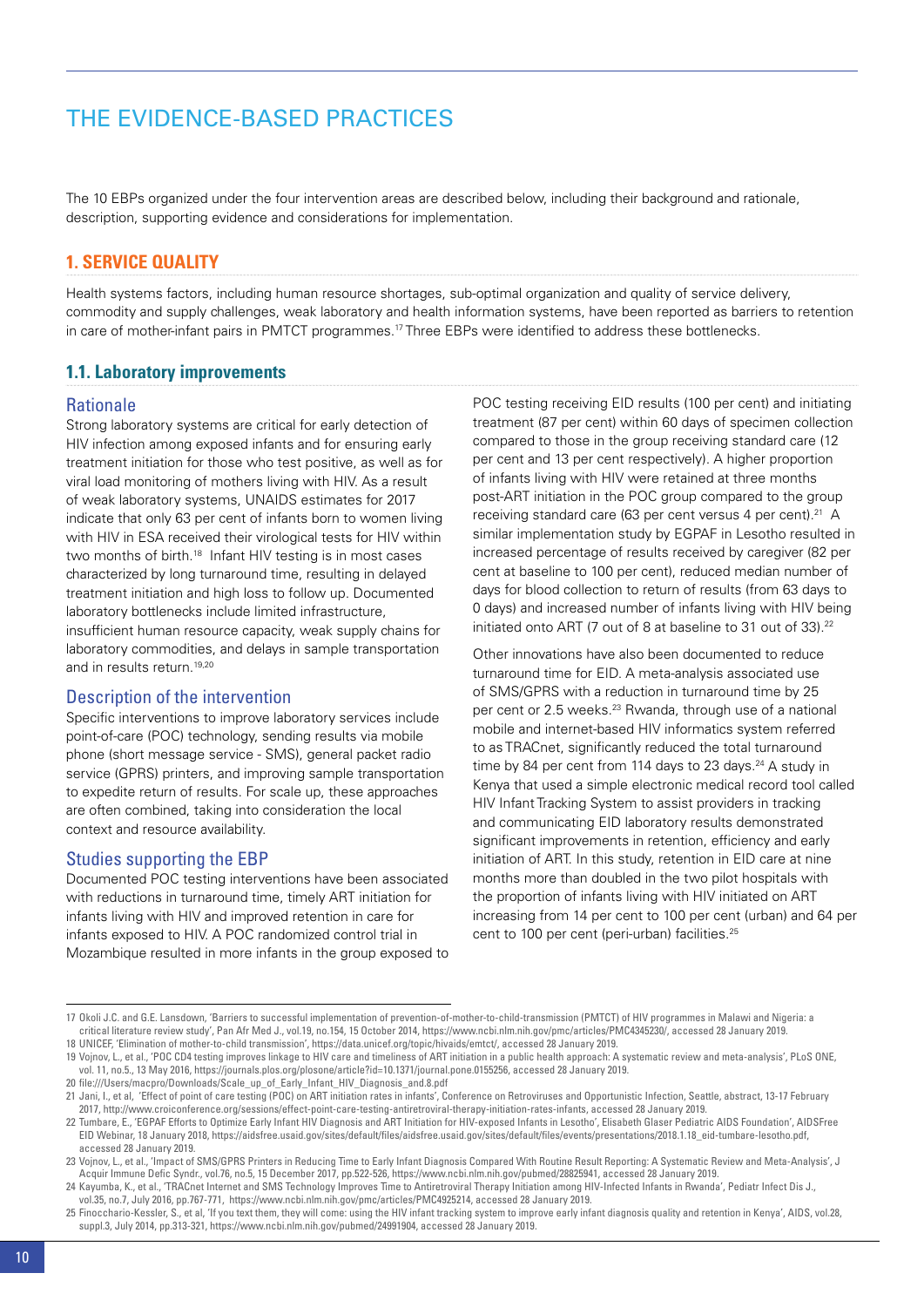# Considerations for implementing laboratory strengthening interventions

- Develop strategies to ensure quality in POC testing and other laboratory improvements. Develop and implement quality improvement guidelines, including mentorship and supportive supervision
- Build the capacity of staff to operate laboratory improvements. POC testing in most countries, for example, is implemented by medical staff who are not usually trained in laboratory sciences (for instance nurses).

#### Ensure that the programmes into which EID sample transportation is integrated are strong enough and have capacity for successful integration. Ensure the availability of airtime and network coverage

Ensure sample integration does not weaken EID.

- for interventions using SMS/GPRS printers. Consider strategies to ensure continuous availability of airtime and printing paper at health facilities.
- Continue strengthening conventional laboratory systems along with strategic placement of innovations for optimal use and impact on PMTCT outcomes.

# **1.2. Continuous Quality Improvement**

#### **Rationale**

Poor quality of services – including long waiting times, lack of adherence to guidelines, sub-optimal quality of counselling and health worker attitudes – negatively affect retention in care of mother-infant pairs. *'Quality improvement interventions'* are a set of interventions that support health workers to identify and address bottlenecks to optimal service provision.

# Intervention description

Quality improvement interventions usually involve the establishment and training of facility quality improvement teams to identify bottlenecks to retention in care of motherinfant pairs. Through coaching and mentorship sessions, the teams are supported to develop mini 'quality improvement projects' through which targeted solutions – 'change ideas' – for addressing the identified bottlenecks are implemented.

*Continuous Quality Improvement (CQI) is a process in which health teams systematically collect and regularly reflect on local data to inform decisions and modify local practices and so improve delivery of services*

# Studies supporting the EBP

Quality improvement interventions at both facility and community level have been associated with improved retention of mother-infant pairs. The Partnership for HIV Survival initiative 2012-2016 was implemented in Kenya, Lesotho, Mozambique, South Africa, Tanzania and Uganda. A legacy evaluation conducted during 2017-2018 found that the intiative contributed to increased retention of mother-infant pairs, including from 2.2 per cent to 60 per cent in Uganda and 4 per cent to 73 per cent in Lesotho in less than two years.26 Under this initiative, the quality improvement teams

met regularly, reviewed retention data, identified performance gaps and their root causes, and developed and implemented change ideas to address the bottlenecks. The Lafiyan Jikin Mata study in Nigeria found that facilities exposed to continuous quality improvement interventions achieved EID coverage of 49 per cent versus 25 per cent for the control group.27 A quality improvement project in Cote d'Ivoire increased the EID coverage rate from 17 to 87 per cent.<sup>28</sup>

# Considerations for implementing continuous quality improvement interventions

- Where quality improvement approaches exist, build on these to incorporate retention in care. If none exist, introduce new initiatives with this focus. Sample guidance on quality improvement programmes can be found here and in Annex 2
- Develop systems to build capacity at various levels of service delivery, including through mentorship and coaching, to ensure the establishment and functionality of quality improvement teams
- Ensure availability of resources to implement the identified 'change ideas'.

#### **Improvements implemented through the Partnership for HIV-Free Survival initiative in Kenya**

- File for each mother-baby pair
- Integration of comprehensive care clinic at PMTCT and MCH clinics
- Active screening and linking to care at all possible entry points
- Active follow-up of missed appointments

<sup>26</sup> Hales, D.K., et al., 'Legacy Evaluation of The Partnership for HIV-free Survival Kenya, Lesotho, Mozambique, South Africa, Tanzania and Uganda' Washington, D.C., USAID, PEPFAR, Measure Evaluation, 2019, https://www.measureevaluation.org/resources/publications/tr-18-314, accessed 2 February 2019

<sup>27</sup> Oyeledun B., et al, 'Increasing Retention in Care of HIV-Positive Women in PMTCT Services Through Continuous Quality Improvement. Breakthrough (CQI-BTS) Series in Primary and Secondary Health Care Facilities in Nigeria: A Cluster Randomized Controlled Trial. The Lafiyan Jikin Mata Study', J Acquir Immune Defic Syndr, vol.67, suppl.2, 1 November 2014, pp.S125-S131, https://pdfs.semanticscholar.org/98cd/23350deadfa8fd3bff31b179f165c4383f6d.pdf, accessed 28 January 2019.

<sup>28</sup> N'Guessan, J., et al., Results from the Pilot Phase of an ART/PMTCT Improvement Collaborative in Cote d'Ivoire, Washington, D.C., USAID, 2011, http://www.urc-chs.com/sites/ default/files/Cote\_dIvoire\_Pilot\_Phase\_results\_of\_ART\_PMTCT\_Improvement\_Sept2011.pdf, accessed 28 January 2019.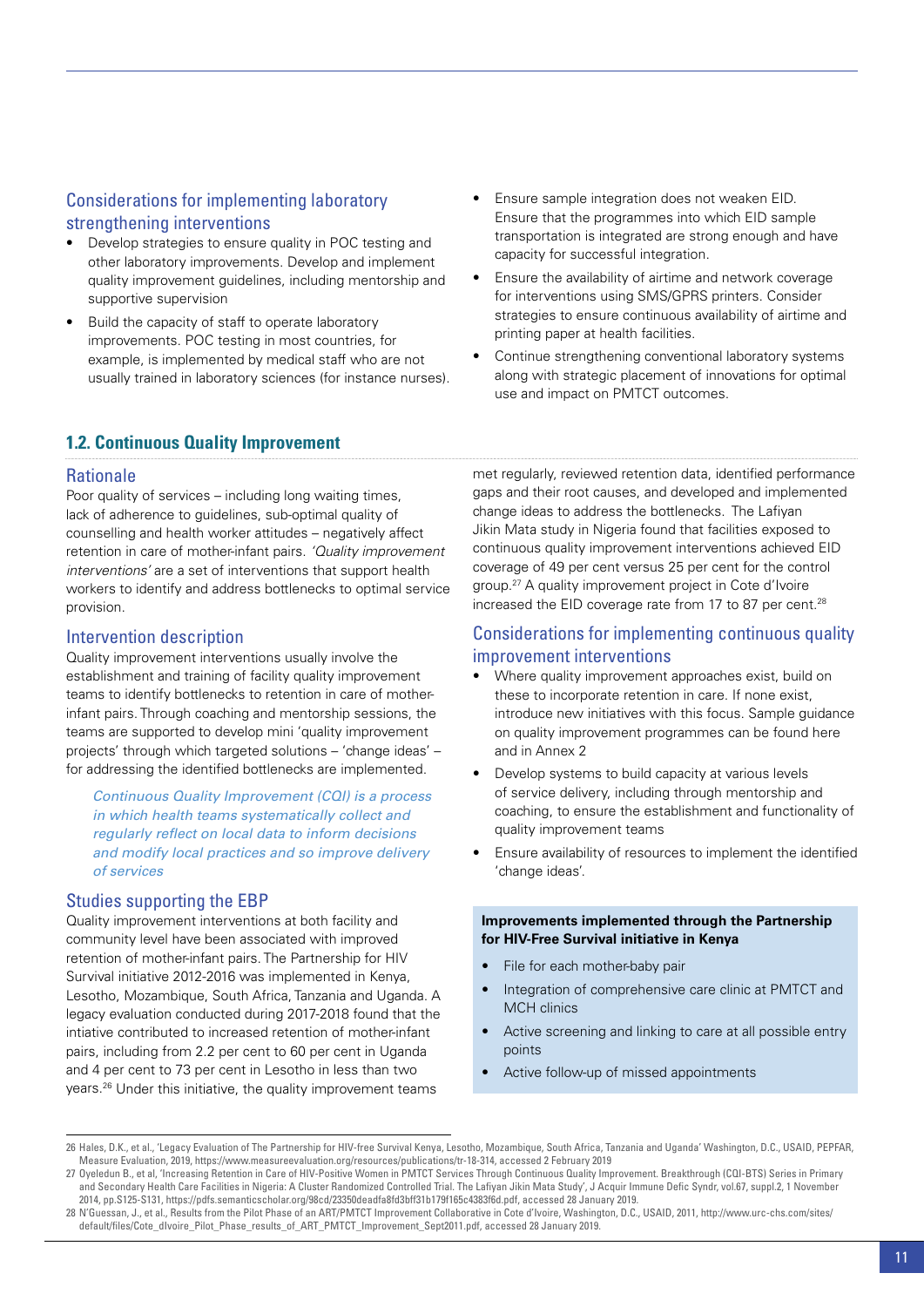# **1.3. Integration**

#### **Rationale**

In many settings, PMTCT is offered as a stand-alone intervention with little integration to other services. Effective integration of PMTCT and MNCH services – such as postnatal care, immunization, infant feeding and growth monitoring – can increase coverage, uptake and retention, reduce stigma associated with standalone PMTCT services and improve efficiency. Integration also presents an opportunity to identify and bring back infants exposed to HIV who have been lost to care. In settings with weak integration, mothers have to visit the clinic at different times to receive services for themselves and their babies. Combining clinics for the mother and child is another approach to integration that can reduce missed opportunities and enhance retention in care. Combined mother-infant clinics also help in reducing costs for women and their families.<sup>29</sup>

#### Intervention description

Integrating services involves providing more than one service at the same venue and time. It requires building staff capacity, strengthening logistics to ensure availability of commodities and supplies, addressing bottlenecks in client flow at facility level, supportive supervision and use of data to monitor performance. Examples range from a focused approach of integrating EID into inpatient or nutrition services, to more broadly integrating PMTCT into routine ANC and postnatal care services. Combining services for the mother and the baby is another key approach that involves integrating MNCH and PMTCT services at a single point of care until final determination of the child's HIV status.

#### Studies supporting the EBP

An evaluation of an early initiative that tested integrating EID with immunization services in Zimbabwe demonstrated improved identification of infants exposed to HIV, and improved coverage with infant cotrimoxazole prophylaxis and HIV testing at 18 months. During the period of the pilot, 91 per cent of the infants exposed to HIV were successfully identified through the Zimbabwe child health card, and 565 infants exposed to HIV initiated treatment with cotrimoxazole prophylaxis between January and June 2008 (compared to 182 initiated between January and June 2007). HIV testing at 18 months increased from 74 (January-June 2007) to 128 (January-June 2008). The study did not

report any negative impacts on immunization coverage for all vaccines.30 A more recent study in Zambia was associated with improved postnatal PMTCT and immunization indicators: the average number of EID tests changed by -0.49, 0.43, and 1.19 tests per month over baseline in control, simple and comprehensive intervention facilities, respectively.31 A study in Kenya that tested provision of integrated HIV care and treatment services with MNCH services during the prenatal and postnatal period reported significant improvements in maternal HIV outcomes, including enrolment in care (69 per cent versus 36 per cent). The proportion of infants tested for HIV at three and nine months was slightly higher in the intervention group (25 per cent versus 18 per cent), but not statistically different.<sup>32</sup> Where integrated services cannot be offered in the same room, helping mothers and their infants navigate the multiple service delivery points through enhanced referral involving physical escorting also improves PMTCT outcomes. A randomized control trial in Zambezia province in rural Mozambique documented double the EID coverage among infants whose mothers were escorted (54 per cent) than for mothers who navigated the service on their own (26 per cent).<sup>33</sup>

Studies have also demonstrated that combining mother and infant clinics is associated with improved PMTCT indicators. A combined mother-infant clinic in Rwanda reported improved retention in care for mothers (98.4 per cent) and a higher uptake of postpartum family planning at 76 per cent, which compares favourably to utilization of family planning among women living with HIV elsewhere in East Africa (ranging from 58-75 per cent). Retention of infants at 15-18 months was higher in the cohort (93 per cent) compared to 76 per cent in the routine programme in the country. Mother-to-child transmission rates among infants exposed to HIV discharged from the combined clinics was low (1.1 per cent) compared to a countrywide MTCT rate of 1.8 per cent.<sup>34</sup> A study in South Africa where mother-infant pairs continued to receive HIV care and routine services together at the MNCH clinic until the end of breastfeeding was associated with significant improvements in women's retention in care, viral suppression and extension of breastfeeding. For example, the median duration of breastfeeding was three times longer in the intervention versus control groups (nine months compared to three months). 35

<sup>29</sup> Guillaine, N., et al., 'A Novel Combined Mother-infant Clinic to Optimize Post-Partum Maternal Retention, Service Utilization, and Linkage to Services in HIV Care in Rural Rwanda', Int J MCH AIDS, vol.6, no,1, 2017, pp.36–45, https://www.ncbi.nlm.nih.gov/pmc/articles/PMC5547224, accessed 28 January 2019.

<sup>30</sup> Zimbabwe Ministry of Health and Child Welfare et al., 'EPI/PMTCT pilot project. Integration of health services for HIV exposed infants into routine immunization services', Harare, Zimbabwe Ministry of Health and Child Welfare et al., December 2008

<sup>31</sup> Wang P.C., et al, 'A Cluster Randomised Trial on the Impact of Integrating Early Infant HIV Diagnosis with the Expanded Programme on Immunization on Immunization and HIV Testing Rates in Rural Health Facilities in Southern Zambia', PLoS ONE, vol.10, no.10, 29 October 2015, https://www.ncbi.nlm.nih.gov/pubmed/26513240, accessed 28 January 2019.

<sup>32</sup> Turan, J.M., et al., 'Implementation and Operational Research: Effects of Antenatal Care and HIV Treatment Integration on Elements of the PMTCT Cascade: Results from the SHAIP Cluster-Randomized Controlled Trial in Kenya', J Acquir Immune Defic Syndr., vol.69, no.5, 15 August 2015, https://www.ncbi.nlm.nih.gov/pubmed/25967269, accessed 28 January 2019.

<sup>33</sup> Ciampa P.I., et al, 'Improving Retention in the Early Infant Diagnosis of HIV Program in Rural Mozambique by Better Service Integration', J Acquir Immune Defic Syndr., vol.58, no.1, 1 September 2011, pp.115-119, https://www.ncbi.nlm.nih.gov/pubmed/21546845, accessed 28 January 2019.

<sup>34</sup> Guillaine et al., 'A Novel Combined Mother-infant Clinic to Optimize Post-Partum Maternal Retention'.

<sup>35</sup> Myer, L., et al., 'Integration of postnatal services improves MCH and ART outcomes. A randomised control trials', Conference on Retroviruses and Opportunistic Infection, Seattle, abstract, 13-17 February 2017,http://www.croiconference.org/sessions/integration-postnatal-services-improves-mch-and-art-outcomes-randomised-trial, accessed 28 January 2019.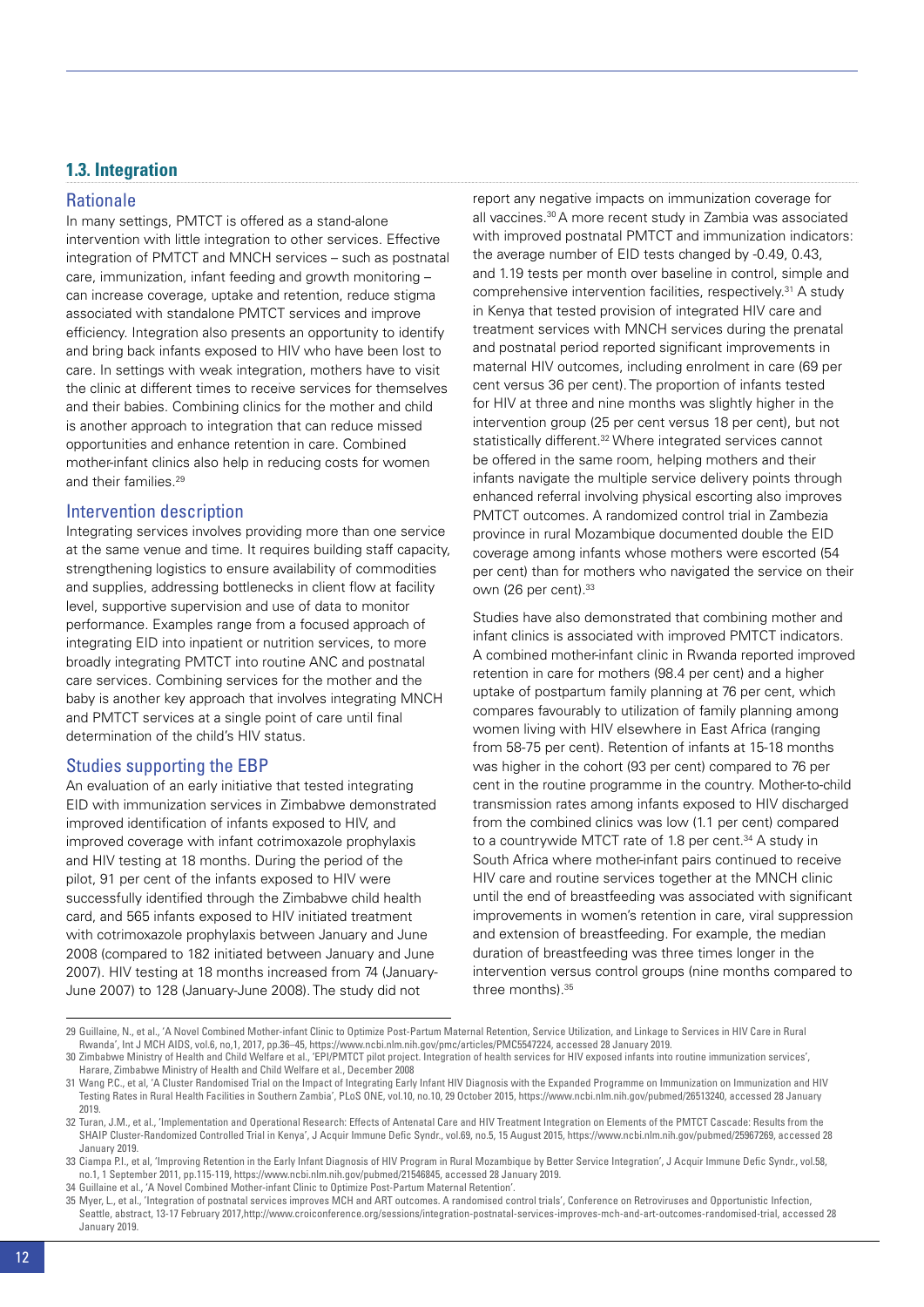# <span id="page-14-0"></span>Considerations for implementing integrated interventions

- Prior to service integration, conduct a rapid assessment of both programmes to ensure that the systems are robust enough to improve with integration. Health systems strengthening (HSS) interventions are often required as part of the integration process.
- Where mother and infant services are combined, develop a clear package of combined services for both mother and infant through the end of breastfeeding period. The package of service developed by the government of Eswatini can be found here and in Annex 2.
- Ensure health workers have the skills, supplies, commodities, guidelines, standard operating procedures, job aides and reporting tools to deliver the required package of services in integrated service delivery models
- To enhance acceptability, ensure the participation of health workers in the design and assessment of the integrated service delivery models, including combined clinics

# **2. Human resources**

Staff shortages, inadequate skill development and poor motivation are widespread constraints that hinder health services in ESA, including retention in care of mother-infant pairs. EBPs to address these bottlenecks include partnering with community health workers (CHWs) and lay counsellors, and use of performance-based financing.

# **2.1. Partnering with CHWs and lay counsellors**

#### **Rationale**

When there is a shortage of health workers, and health workers have excessive patient loads or suffer from low morale, time-intensive interpersonal tasks such as client counselling and returning clients to care may be compromised. Such tasks can be effectively shifted to CHWs and lay counsellors, providing more time for health workers to focus on interventions that require more technical skills.

#### Intervention description

*'Task shifting'* involves defining a specified set of tasks to shift from a more skilled member of staff to a lower skilled member of staff.

#### Studies supporting the EBP

Provision of selected PMTCT services by CHWs and lay counsellors is feasible and acceptable, and has been associated with improvement in PMTCT indicators. A study from Botswana on use of trained and supervised lay counsellors for provision of HIV services including PMTCT showed that lay counsellors are accepted and able to perform their duties to a high standard, including testing and counselling with the highest quality.36 Follow up of motherinfant pairs through home visits by trained, supervised, motivated CHWs was associated with improved retention in

#### **Task shifting in Botswana**

Under the Botswana model, the lay counsellor position was created to assist nurses and midwives with counselling and providing support to all women in antenatal and postnatal care clinics. The lay counsellors underwent four to six weeks of training on how to provide HIV counselling and testing services. The lay counsellors are based at public hospitals and clinics throughout the country. They are supervised by nurses and have a job description with clear roles and responsibilities.

care. A randomized control trial in South Africa that utilized trained, supervised and remunerated CHWs to conduct home visits to women living with HIV reported improved infant prophylaxis and extended breastfeeding compared to the control group.37 Another study in South Africa where CHWs delivered an integrated package of maternal and newborn care and PMTCT services resulted in a significant increase in exclusive breastfeeding rates at twelve weeks in the intervention group (29 per cent) compared with the control group (15 per cent). Although no significant differences were

<sup>36</sup> Ledikwe, J., et al., 'Evaluation of a Well-Established Task-Shifting Initiative: The Lay Counselor Cadre in Botswana', PLoS ONE, vol.8, no.4, 9 April 2013, https://www.ncbi.nlm.nih.gov/ pubmed/23585912, accessed 28 January 2019.

<sup>37</sup> Le Roux I.M., et al., 'Outcomes of Home Visits for Pregnant Mothers and their Infants: A Cluster Randomised Controlled Trial', AIDS, vol.27, no.9, 1 June 2013, pp.1461-71, https:// www.ncbi.nlm.nih.gov/pubmed/23435303, accessed 28 January 2019.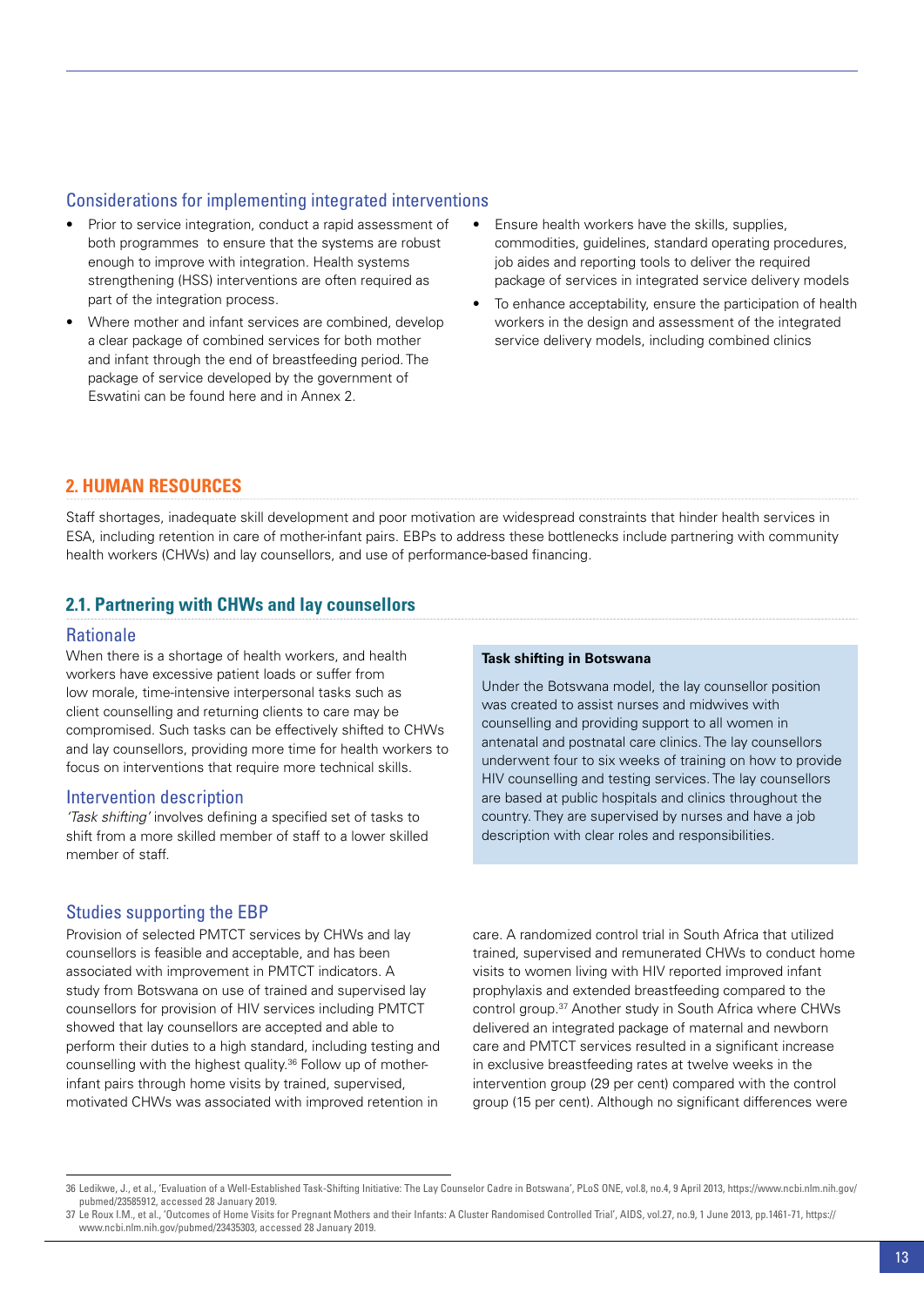seen in PMTCT outcomes, the cumulative completion of the PMTCT continuum of care was greater in the intervention group than in the control group.<sup>38</sup> An intervention delivered by Mama Mshauri (Mentor Mothers) in Kenya's Nyanza region resulted in a moderate decrease in attrition of mother-infant pairs receiving PMTCT. Viral suppression was higher among the intervention group at 80 per cent (compared to 76 per cent among the control group).<sup>39</sup>

# Considerations for implementing CHW and lay counsellor's interventions

Ensure continued capacity building and supportive supervision of CHWs and lay counsellors on their roles and responsibilities for PMTCT. A facilitators' manual

from Zimbabwe provides a step-by-step guide for training CHWs in paediatric treatment and follow up of HIV exposed infants. This manual can be found here and in Annex 2.

- The CHWs and lay counsellors need to have clear roles and responsibilities outlined including a job description.
- It is also important to establish and implement clear communication flows between the community workers and the formal health care system.
- Mechanisms need to be put in place for remuneration and motivation. There is a need for national budgetary provision to cover these costs.

# **2.2. Performance-based financing**

#### Rationale

Poor motivation among health workers has been identified as one of the bottlenecks that negatively impacts on uptake and retention in PMTCT services. Performance-based financing has been tested as an effective strategy for addressing motivation challenges. Several countries in ESA are implementing performance-based financing initiatives for reproductive, maternal, newborn, child and adolescent (RMNCAH) services. This presents an opportunity to integrate retention of mother-infant pairs as one of the performance criteria for financial incentives.

#### Intervention description

Performance-based financing interventions use payments for performance in addition to standard salary payments. Indicators, levels of change required for payment and the amounts to be paid are defined in advance. Verification committees conduct assessments to validate that targets have been attained as a prerequisite to payment.

#### Studies supporting the EBP

In Rwanda, a payment for performance scheme increased the proportion of deliveries taking place in health care facilities by 23 per cent and increased the number of preventive care visits by children under two years of age by 56 per cent.<sup>40</sup>

An evaluation study of a 33-month project in Mozambique associated performance-based financing with increased EID at 9-12 months after birth (100 per cent increase from baseline) and maternal ARV coverage (80 per cent increase from baseline). The same study reported a 64 per cent change from baseline on postnatal consultations.<sup>41</sup>

# Considerations for implementing performance based financing interventions

- Ensure structures and systems are in place for the implementation of performance-based financing, including a clear definition of the indicators against which payment will be made and the amounts to be paid for required levels of change in each indicator. Both a means of verification and a source and system for making payments must also be identified.
- As performance-based financing requires sustained additional resources, maintain advocacy efforts, including presenting the evidence of improved outcomes and efficiencies.

<sup>38</sup> Tomlinson, M., et al., 'Goodstart: a cluster randomised effectiveness trial of an integrated, community-based package for maternal and newborn care, with prevention of motherto-child transmission of HIV in a South African township', Trop Med Int Health, vol.19, no.3, March 2014, pp.256-266, https://www.ncbi.nlm.nih.gov/pubmed/24433230, accessed 28 January 2019.

<sup>39</sup> Fayorsey, R.N., et al., 'Mother-infant Retention for Health (MIR4Health): Study design, adaptations, and challenges with PMTCT implementation science research', J Acquir Immune Defic Syndr., vol.72, suppl.2, 1 August 2016, pp.S137-144, https://www.ncbi.nlm.nih.gov/pubmed/27355501, accessed 28 January 2019.

<sup>40</sup> Basinga, P., et al., 'Effect on maternal and child health services in Rwanda of payment to primary health-care providers for performance: an impact evaluation', Lancet, vol.377, no.9775, 23 April 2011, pp.1421-1428, https://www.ncbi.nlm.nih.gov/pubmed/21515164, accessed 28 January 2019.

<sup>41</sup> Rajkoita, R., et al., 'The effect of a performance-based financing program on HIV and maternal/child health services in Mozambique—an impact evaluation', Health Policy Plan, vol.32, no.10, 1 December 2017, pp.1386-1396, https://www.ncbi.nlm.nih.gov/pubmed/29069378, accessed 28 January 2019.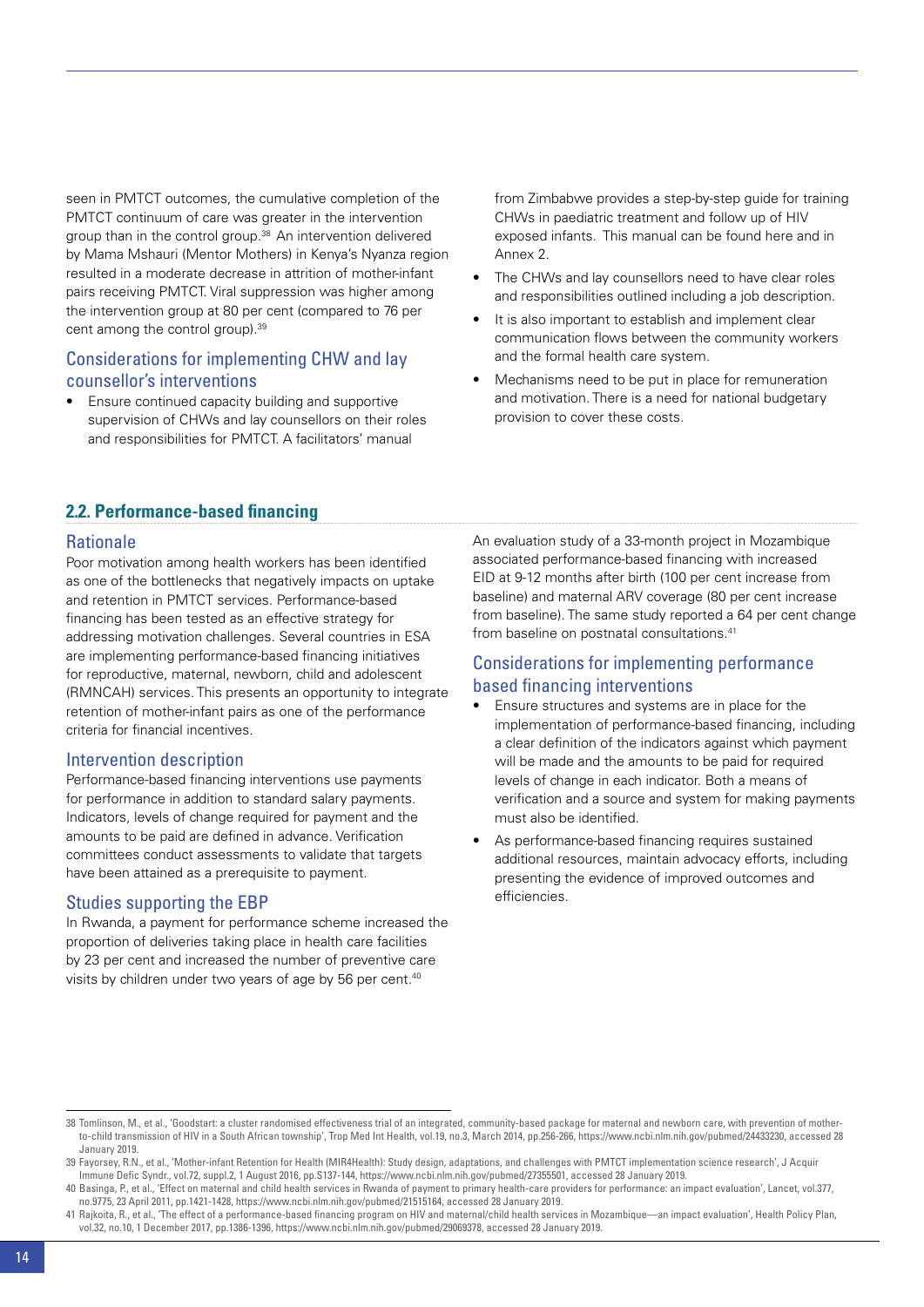# <span id="page-16-0"></span>**3. Use of health information**

Timely and quality strategic information on PMTCT and its use for decision making is critical for improving performance and outcomes. Availability of quality data and its use to identify 'problem areas' along the continuum and at the different levels of service delivery guides improvements. Use of data also helps address inequity issues in PMTCT by helping to identify subnational areas and population groups with poorer PMTCT indicators. Two interventions, periodic PMTCT data reviews and appointment diaries, are discussed under this intervention area.

# **3.1. PMTCT data reviews**

#### Rationale

PMTCT data reviews, especially through PMTCT cascade analyses and dashboards, can identify the points along the continuum of care where mothers and infants drop out of care, and can localize performance issues (to specific districts or facilities) for improvement. Use of scorecards during these reviews helps to promote greater accountability of stakeholders.

#### Intervention description

PMTCT data reviews involve collating PMTCT data, usually from District Health Information Systems (DHIS), and analysing the data through cascade analysis. Participatory meetings are then held to review the data, identify the bottlenecks and develop targeted solutions to address the bottlenecks. As the solutions are implemented, performance is monitored through the use of simple tools, including visual dashboards. Although used mainly at facility level, data reviews can also engage the community in joint data reviews and the development of solutions.

# Studies supporting the EBP

A study from South Africa demonstrated the successful use of dashboards for data-driven decision making at all levels of service delivery leading to significant improvements in PMTCT indicators. Based on this initiative, postnatal care for mothers at six days recorded an increasing trend from 17 per cent in 2010 to 52 per cent in 2011 and 62 per cent in 2012. Infant Polymerase chain reaction (PCR) testing at six weeks improved from 87 per cent in 2010 to 93 per cent in 2011 and 100 per cent in 2012.<sup>42</sup> Through a community-facility PMTCT dashboard review process in Malawi, participating facilities reported an increase in EID testing at 12 months from 13 per cent to 100 per cent within a period of three months.43 A similar approach in Tanzania was associated

with improved follow up of children under five years, male partner involvement in PMTCT and improved exclusive breastfeeding.<sup>44</sup>

An evaluation of a community scorecard intervention in Malawi was associated with a 20 per cent increase in CHW visits to women during pregnancy and a 6 per cent increase during the postnatal period. Further analysis suggested that the community scorecard approach had a significant effect on use of modern contraceptives, with an estimated 57 per cent greater use of contraceptives in the intervention versus control communities.45

# Considerations for implementing PMTCT data review interventions

- Ensure timely availability of quality PMTCT data, as this is essential for successful reviews. It is relevant to include data quality assurance, including mentorship of health workers on approaches to ensure data quality.
- Deliver capacity building interventions for health workers at all levels to manage data analysis, including development and use of dashboards. The EID dashboard used in Kenya can be found here and in Annex 2.
- Ensure implementation of action plans from data review meetings. This requires both dedicated resources and solutions that are feasible and relevant in the local context. CARE has developed a step-by-step guide to developing and implementing community scorecards, which can be found here and in Annex 2.

<sup>42</sup> Bhardwaj, S., et al., 'Elimination of mother-to-child transmission of HIV in South Africa: Rapid scale-up using quality improvement', SAMJ, S. Afr. med. j., vol.104, no.3, March 2014, http://www.scielo.org.za/scielo.php?script=sci\_arttext&pid=S0256-95742014000300035, accessed 28 January 2019.

<sup>43</sup> UNICEF, 'Together, we can improve': A case study on joint community-facility review of PMTCT dashboards in Malawi, Lilongwe, UNICEF, February 2016 https://www. childrenandaids.org/sites/default/files/2017-04/Malawi%20Case%20Study\_PMTCT\_UNICEF-2016.pdf, accessed 28 January 2019.

<sup>44</sup> USAID, Strengthening Community Systems to Increase Uptake and Retention of PMTCT services in Tanzania, Washington, D.C., USAID, 2013, https://www.usaidassist.org/sites/ assist/files/tanzania\_aimgaps\_oct2013.pdf, accessed 28 January 2019.

<sup>45</sup> Gullo, S., et al., 'Effects of a social accountability approach, CARE's Community Score Card, on reproductive health-related outcomes in Malawi: A cluster-randomized controlled evaluation', PLoS ONE, vol.12, no.2, 10 February 2017, https://www.ncbi.nlm.nih.gov/pubmed/28187159, accessed 28 January 2019.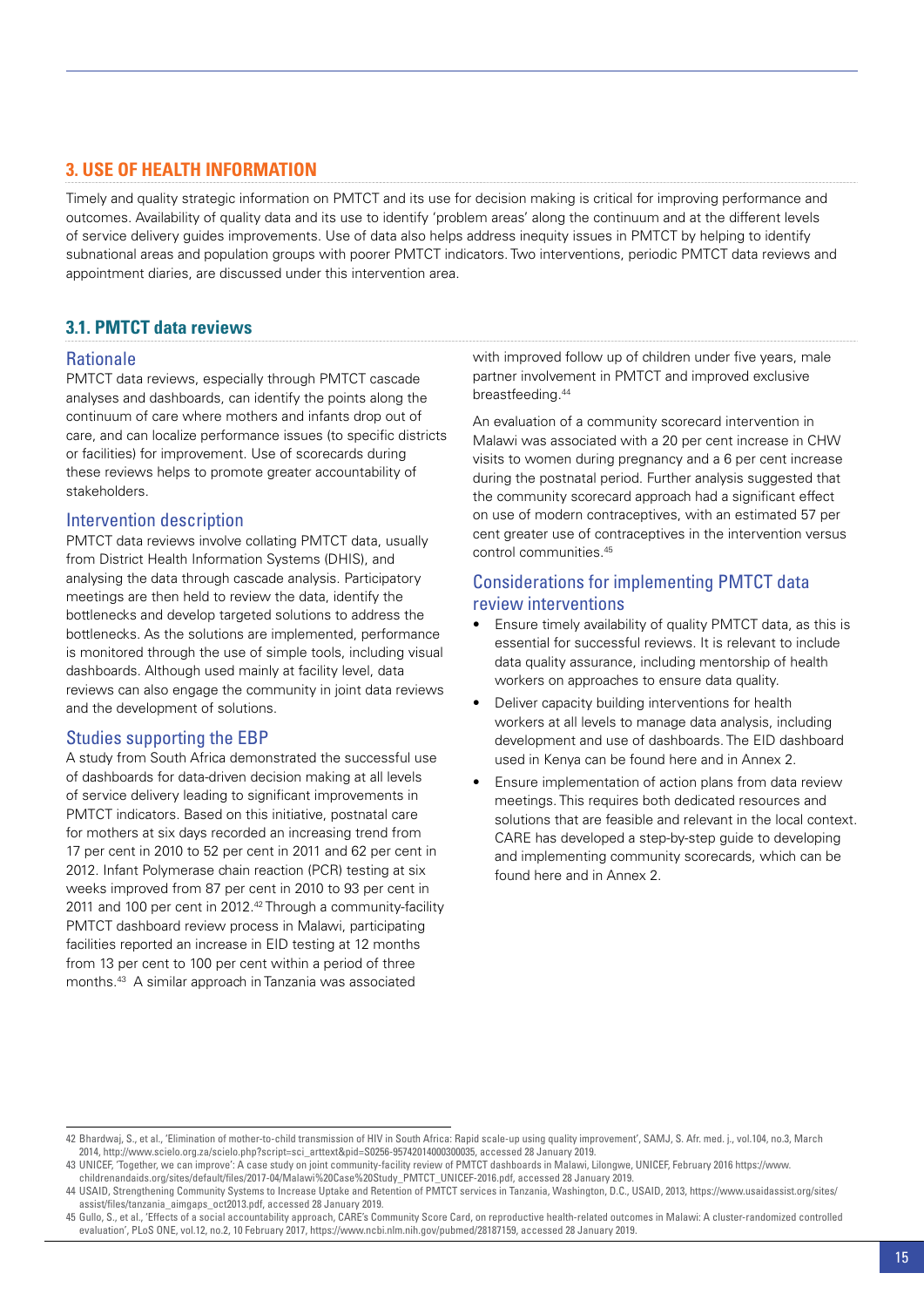# **3.2. Use of appointment diaries**

### **Rationale**

Many mothers and infants are lost to follow up due to a lack of systems to track and identity clients scheduled for clinic appointments, resulting in failure to identify early those who miss appointments.<sup>46</sup> Improved client data/information management through use of appointment diaries and a clear system of following up with those who miss appointments has been shown to contribute to improved retention in care of mother-infant pairs.

# Intervention description

The use of an appointment diary to record priority client appointments was identified as a key intervention. Based on review of information in the appointment register, missed appointments are tracked and followed up through text message, phone calls and/or home visits. Structured monthly meetings between clinic staff and tracing agents (who mainly include CHWs and mentor mothers) may also be held to discuss progress in bringing back clients lost to follow up.47

# Studies supporting the intervention

A study in Zimbabwe that implemented appointment diaries and monthly client review meetings was associated with improved appointment making, returning women to care within three months of a missed appointment, and tracing women who had defaulted from treatment. Maternal and infant appointment making increased in the intervention sites compared to the control sites at 51 per cent versus 36 per

cent for maternal and 41 per cent versus 5 per cent for infant appointments. A higher proportion of mothers (11 per cent) in the intervention arm were returned to care within three months of a missed appointment than in the control arm (4 per cent).48

# Considerations for implementing client appointment diaries

- Develop a user-friendly appointment register and documented protocol for tracking clients and tracing those who miss appointments. Zimbabwe has developed a both a sample register and defaulter tracing operating procedure which can be adopted by other countries. Both the sample register and the standard operating procedure from Zimbabwe can be found here and In Annex 2.
- • Ensure clients are protected from stigma and discrimination. Various tracing and tracking interventions, such as use of mobile phones and lay counsellors, may expose mother-infant pairs to HIV-related stigma and discrimination.49 Extra care must be made in planning and monitoring tracing interventions to avoid such unintended consequences.
- Make use of multiple tracking and tracing interventions, as this is likely to yield better results, as clients differ in their channels of communication and responsiveness.

<sup>46</sup> Taylor, N.K. and A.M. Buttenheim, 'Improving utilization of and retention in PMTCT services: Can behavioral economics help?', BMC Health Serv Res., vol.13, no.406, https://www. ncbi.nlm.nih.gov/pmc/articles/PMC3852550/, accessed 28 January 2019.

<sup>47</sup> Woelk, G., et al., Enhancing retention in care for HIV positive mothers and their infants by improving facility tracking and community health working tracing in Zimbabwe. The Tractor Report, Washington, D.C., USAID, 2016, http://www.hivcore.org/Pubs/Zim\_TracTOR.pdf, accessed 28 January 2019. 48 Ibid.

<sup>49</sup> Mwapasa, V., 'Impact of Mother–Infant Pair Clinics and Short-Text Messaging Service (SMS) Reminders on Retention of HIV-Infected Women and HIV-Exposed Infants in eMTCT Care in Malawi: A Cluster Randomized Trial', J Acquir Immune Defic Syndr, vol.75, suppl.2, 1 June 2017, S123–S131, http://www.who.int/hiv/pub/journal\_articles/ jaids-2017-04.pdf, accessed 28 January 2019.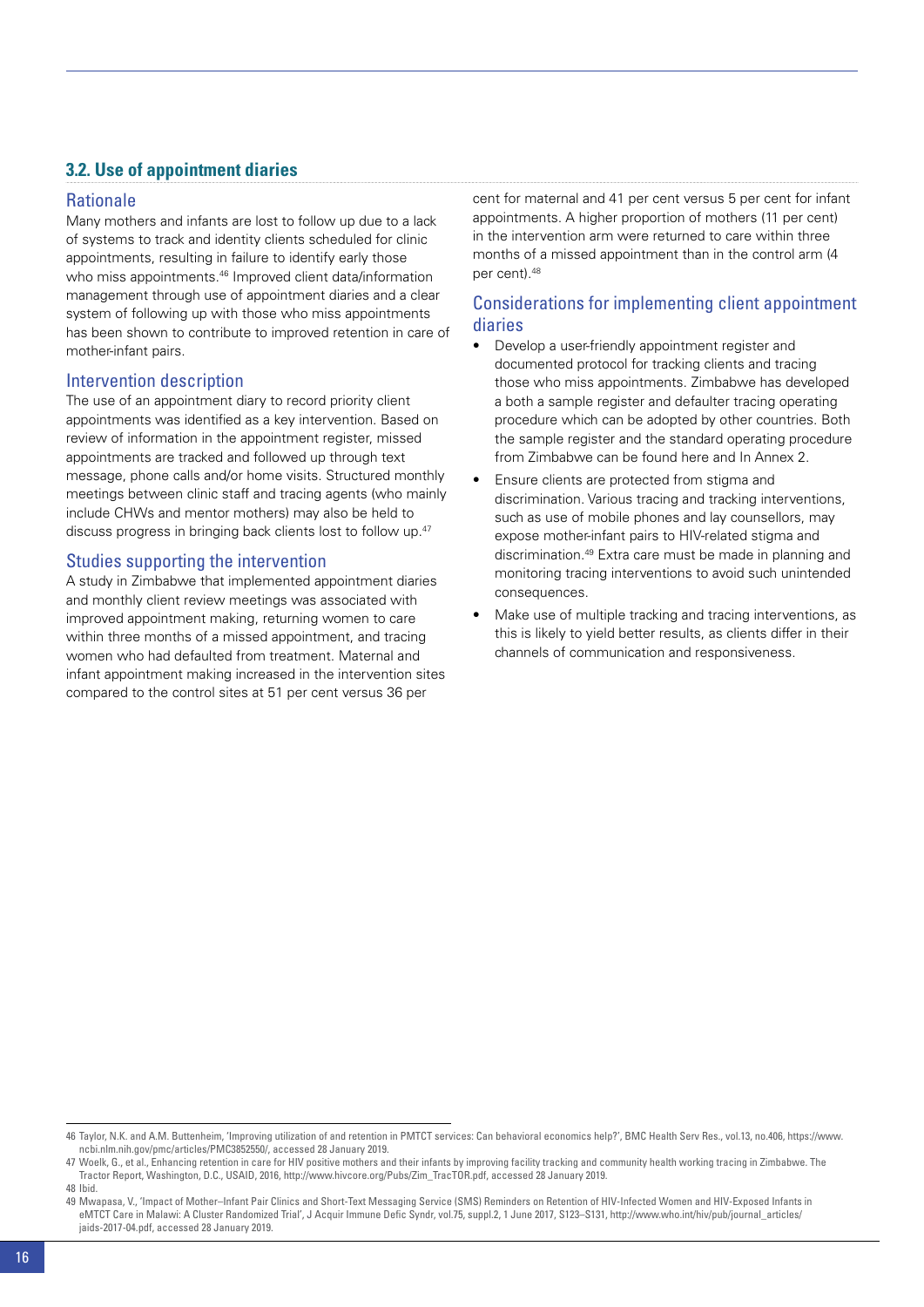### <span id="page-18-0"></span>**4. Demand generation**

Individual and interpersonal barriers impacting on postnatal retention of mothers and infants in the context of PMTCT include social and demographic factors, knowledge of PMTCT and where to access services, and fears related to an HIV diagnosis, lifelong treatment and disclosure.50 Stigma, social, cultural and gender norms are identified as leading community-level barriers that hinder mother-infant pair retention in care.<sup>51</sup> Community-level evidence-based practices seek to create an enabling environment at community level for increased service uptake, adherence and retention in care. EBPs identified under this intervention area include: Mobile Phone based Client Communication, Peer Support and Male Partner Involvement.

In implementing demand generation activities, it is critical to ensure that the supply side (service provision) is ready for increased demand. This includes availability of adequate and skilled health workers and commodities and supplies.

#### **4.1. Mobile phone client communication**

#### **Rationale**

Women's heavy burden of household responsibilities, lack of information on the availability of PMTCT services as well as inadequate knowledge about the importance of PMTCT services negatively impact on the retention in care of mother-infant pairs. With increased mobile phone ownership and network coverage in the ESA region, mobile phone communication through both voice and text messages presents an opportunity for enhanced provision of PMTCT information, and to remind women of the importance of attending health facilities for their HIV care and treatment and that of their infants.

#### Intervention description

Evidence-based interventions under communication based on mobile phone clients use phone calls, text messages or a combination of both. Some interventions use a dedicated case manager to communicate with clients.

#### Summary of evidence supporting the EBP

Previous reviews have documented the impact of mobile phone client communication on improving PMTCT outcomes.52,53 A randomized control trial study in Kisumu in Kenya (2014) resulted in improved adherence to infant nevirapine54 prophylaxis (91 per cent versus 72 per cent in the control group, six-week retention in care (78 per cent versus 52 per cent in the control group),<sup>55</sup> and early HIV testing for infants exposed to HIV (69 per cent versus 37 per cent in the control group). A South African study that used telephone calls and text messages from a case manager was associated with improved EID outcomes. In this study, 90 per cent of infants were tested for HIV by 10 weeks of age during the intervention period, compared to 63.3 per cent during the pre-intervention.56

#### Considerations for implementing mobile phone client communication

- Conduct analyses to understand mobile phone coverage and usage. For effective use of mobile phones for PMTCT, women living with HIV will need to have some form of access, either through their own phone, or that of a partner or another trusted person. Alternative interventions will be needed for women with no access to mobile phone communication.
- Obtain informed consent in advance from women on the use of mobile phones for communication. Another strategy to minimize stigma would be to engage all pregnant women, regardless of HIV status, in mobile phone use for follow up.
- Plan and budget for payment of costs associated with phone calls and text messages. Where possible, ensure that women can call and text back free of charge for clarifications or to seek more information.
- Consider partnering with mobile phone companies as part of their corporate social responsibility. In Mozambique, the Ministry of Health partnered with a mobile phone company that donated SIM cards, airtime, and technical assistance to the health system.<sup>57</sup>
- Ensure that the content of messages and phone communication is informed by a formative assessment of local knowledge, attitudes and practices that facilitate and hinder service uptake and retention. Messages need to be standardized and conveyed in language that is understood by the majority of women.

<sup>50</sup> Hodgson, I., et al., 'A Systematic Review of Individual and Contextual Factors Affecting ART Initiation, adherence and retention', PLoS ONE, vol.9, no.11, 5 November 2014, http://journals.plos.org/plosone/article?id=10.1371/journal.pone.0111421#pone.0111421-McLeroy1, accessed 28 January 2019, 51 Ibid.

<sup>52</sup> Geldsetzer et al., 'A systematic review of interventions to improve postpartum retention of women in PMTCT and ART care'

<sup>53</sup> Gulaid, Community and facility linkages to support the scale up of life long treatment for pregnant and breastfeeding women with HIV.

<sup>54</sup> Nevirapine (NVP) is a drug used as part of ARV.

<sup>55</sup> Kebaya, L., et al., 'Efficacy of mobile phone use on adherence to nevirapine prophylaxis and retention in care among HIV exposed infants in PMTCT', Arch Dis Child, vol.99, suppl.2, 2014, https://adc.bmj.com/content/99/Suppl\_2/A329.2, accessed 28 Januaey 2019.

<sup>56</sup> Schwartz, S.R., et al., 'Acceptability and Feasibility of a Mobile Phone-Based Case Management Intervention to Retain Mothers and Infants from an Option B+ Program in Postpartum HIV Care', Matern Child Health J, vol.19, no.9, September 2017, pp.2029-2037, https://www.ncbi.nlm.nih.gov/pubmed/25656728, accessed 28 January 2019.

<sup>57</sup> Essajee, S., et al., 'Scale-up of early infant HIV diagnosis and improving access to paediatric HIV care in Global Plan countries: Past and future perspectives', J Acquir Immune Defic Syndr, vol. 75, suppl.1, 1 May 2017, https://journals.lww.com/jaids/pages/articleviewer.aspx?year=2017&issue=05011&article=00008&type=Fulltext, accessed 2 February 2019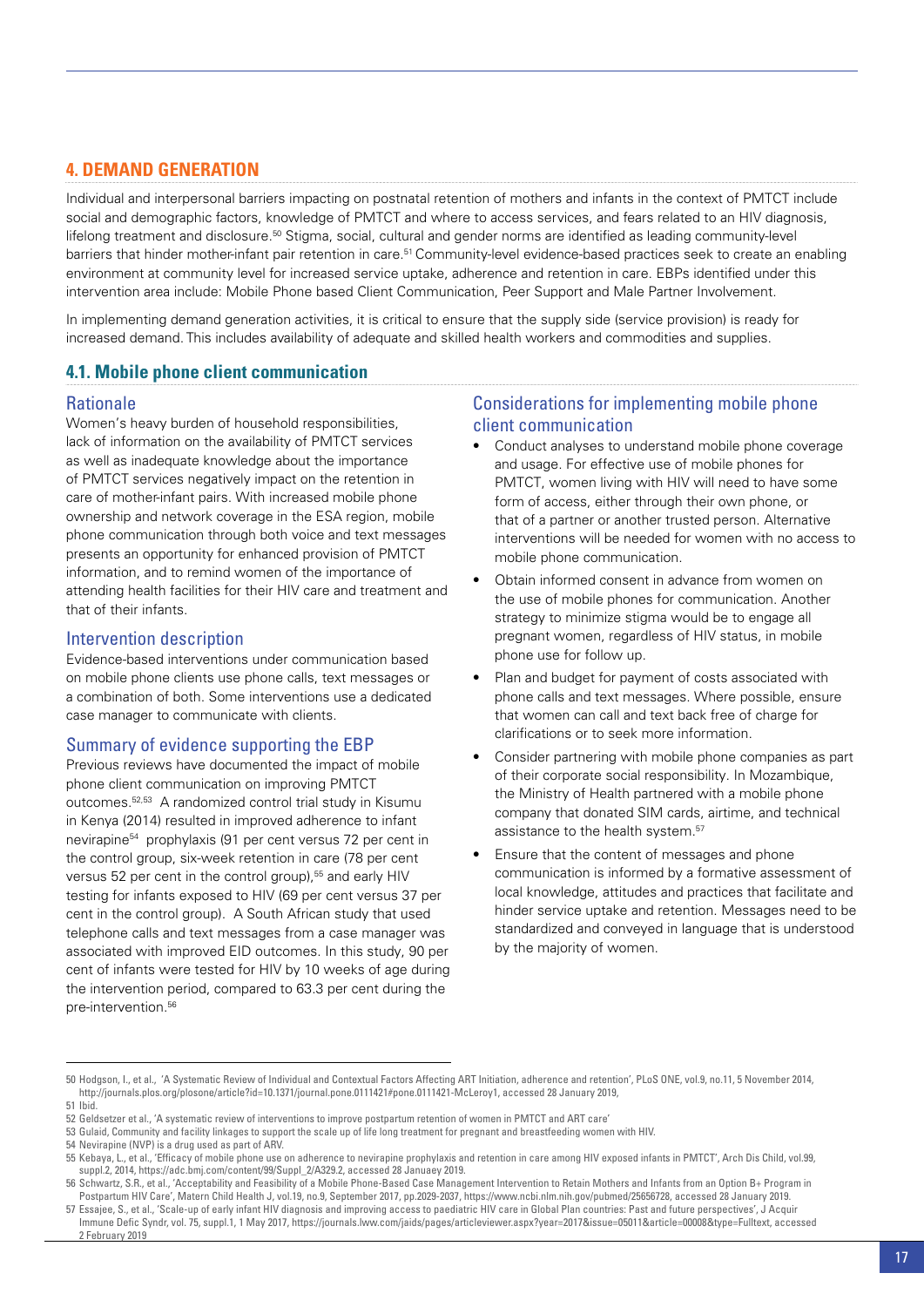# **4.2. Peer support interventions**

#### **Rationale**

Women living with HIV experience individual and interpersonal barriers including stigma, partner disclosure and generally coping with HIV status, especially when newly diagnosed.58 These barriers negatively affect their retention in care and that of their infants. Peer support interventions have been documented as effective strategies for empowering PMTCT clients through providing education, counselling and psychosocial support.59

#### Intervention description

Peer support interventions involve partnerships with mothers living with HIV to provide counselling, education and psychosocial support to other mothers. The support is either provided during clinic visits, through home visits by designated mentor mothers or facilitated peer group models. Documented interventions involved provision of a holistic, personalized, package of psychosocial support from designated, trained and supervised mentor mothers.

### Studies supporting the EBP

A Médicins Sans Frontières study of a mentor mothers project in Zimbabwe demonstrated improvements in partner disclosure and EID rate at six to eight months (99 per cent in the intervention group versus 49 per cent in the control group).<sup>60</sup> A mentor mothers project in Durban, South Africa demonstrated an improvement in exclusive breastfeeding rates at six months.<sup>61</sup> Compared to the control group, a WHO-led study of a mentor mother project in Nigeria resulted in improved retention of mother-infant pairs at six months post-partum (62 per cent among the intervention group versus 25 per cent among the control group) and improved

EID coverage within two months (64 per cent versus 35 per cent).62 A peer support group model that used postnatal clubs in South Africa was associated with improved retention of mother-infant pairs, where 96 per cent mother-infant pairs were retained in the first six months.<sup>63</sup>

# Considerations for implementing peer support interventions

- Ensure standardization at national level. Peer support interventions are in most cases partner led and lack standardization in terms of who delivers the interventions and their training and supervision, the package of interventions to be delivered and remuneration schemes. Governments and their partners are encouraged to review existing peer support models, and work towards national harmonization and standardization. The national guidelines for Kenya's mentor mother programme can be found here and in Annex 2.
- Ensure peer support interventions are implemented in a way that does not fuel stigma and discrimination towards women living with HIV. Community follow up with women living with HIV can contribute to stigma. As part of implementing peer support programmes, it is critical to undertake contextual analysis to ensure peer support interventions are designed in a way that protects women from HIV-related stigma at family and community level. Delivery of integrated interventions including maternal, newborn, child and early childhood education interventions is a good approach to protect women from stigma associated with HIV.

<sup>58</sup> Merten, S., et al., 'Patient-reported barriers and drivers of adherence to antiretrovirals in sub-Saharan Africa: a meta-ethnography' Trop Med Int Health, vol.15, no.suppl.1, June 2010, pp.116–133, https://www.ncbi.nlm.nih.gov/pubmed/20586957, accessed 28 January 2019.

<sup>59</sup> Ambia, J. and J. Mandala, 'A systematic review of interventions to improve prevention of mother-to-child HIV transmission service delivery and promote retention', J Int AIDS Soc, vol.19, no.1, 2016, https://www.ncbi.nlm.nih.gov/pmc/articles/PMC4824870/?report=classic, accessed 5 August 2018.

<sup>60</sup> Shroufi, A., et al., 'Mother to Mother (M2M) Peer Support for Women in Prevention of Mother-to-child Transmission (PMTCT) Programmes: A Qualitative Study', PLoS ONE, vol.8, no.6, 5 June 2013, pp.e64717, https://www.ncbi.nlm.nih.gov/pubmed/23755137, accessed 28 January 2019.

<sup>61</sup> Rotheram-Borus, M.J., et al., 'A Cluster Randomized Controlled Trial Evaluating the Efficacy of Peer Mentors to Support South African Women Living with HIV and Their Infants', PLoS ONE, vol.9, no.1, 22 January 2014, https://www.ncbi.nlm.nih.gov/pubmed/24465444, accessed 28 Januaey 2019.

<sup>62</sup> Sam-Agudu, N.A., et al., 'The Impact of Structured Mentor Mother Programs on Presentation for Early Infant Diagnosis Testing in Rural North-Central Nigeria: A Prospective Paired Cohort Study', J Acquir Immune Defic Syndr, vol. 75, suppl.2, 1 June 2017, http://www.who.int/hiv/pub/journal\_articles/jaids-2017-11.pdf?ua=1, accessed 28 January 2019.

<sup>63</sup> Nelson, A., et al., 'Post natal integrated clubs as a way to improve retention in care of mother-infant pairs in a primary care setting, Khayelitsha, South Africa', Cape Town, Médecins Sans Frontières / City Health of Cape Town / mothers2mothers, n.d., http://www.differentiatedcare.org/Portals/0/adam/Content/PJOjuicR7EmSPo4ZuWJA2w/File/ SA%20AIDS%202017%20abstract%20poster.ppt, accessed 15 October 2018.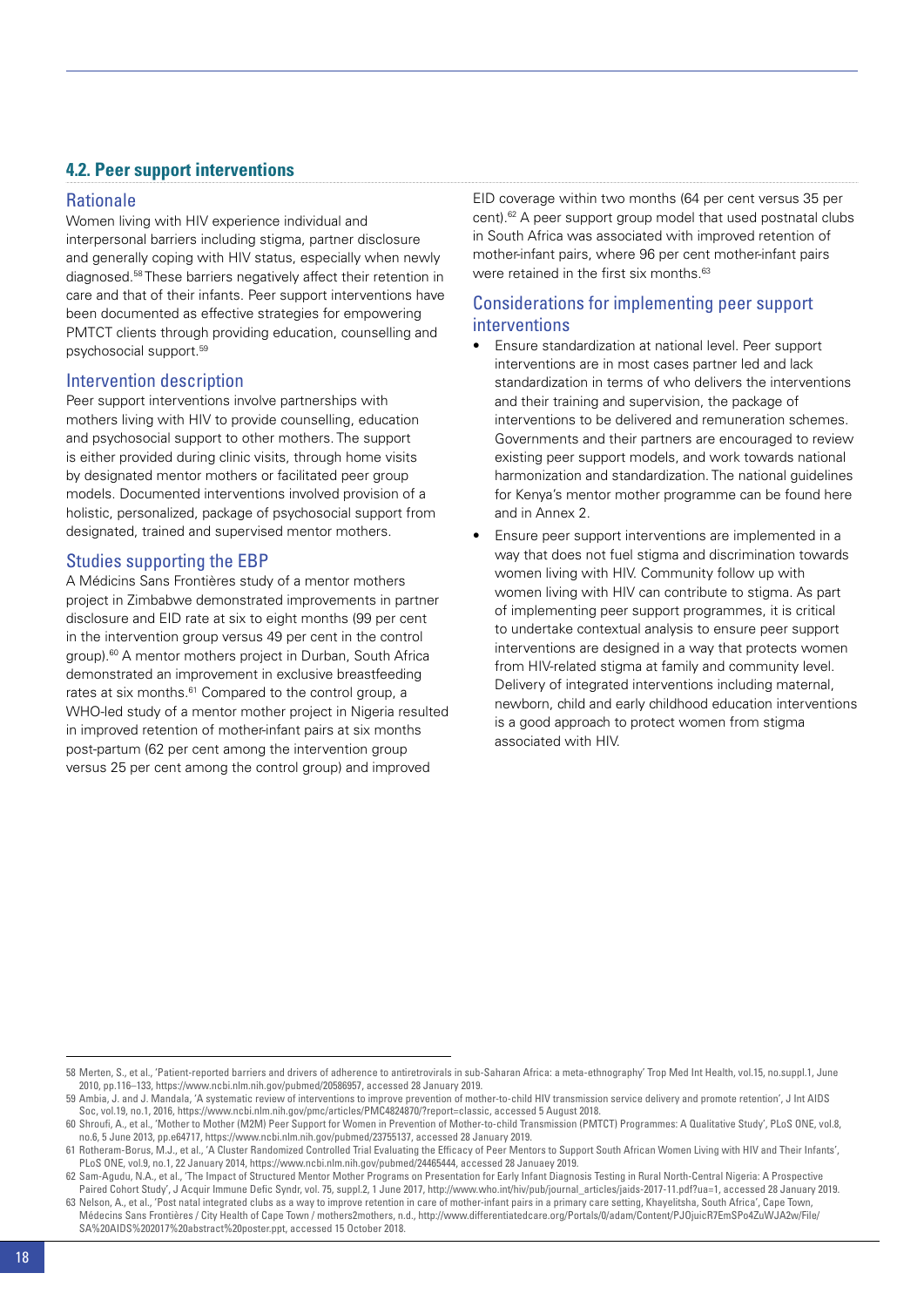#### **4.3. Male partner involvement**

In many parts of Sub Saharan Africa, women are dependent on men for financial support and decision making to access health services for themselves and their children.64 This economic dependence and other harmful gender norms, including widespread domestic violence, create barriers to timely uptake and retention of mother-infant pairs in PMTCT care.65 Spousal non-disclosure has been documented as one of the leading barriers to enrolment and retention in PMTCT programmes.<sup>66</sup> The positive impact of male partner involvement in improving PMTCT outcomes as well as other related maternal, child and newborn health indicators has been well documented.<sup>67</sup> Male involvement interventions have also been associated with harmful unintended consequences such as partner violence. This calls for careful planning and monitoring of their implementation.<sup>68</sup>

#### Intervention description

Common strategies for male involvement focus on effecting change in social and gender norms for increased male partner participation in MNCH and PMTCT services. The interventions are implemented on two fronts: community and facility level. Community-level interventions involve engagement with cultural and religious leaders through community dialogue and social mobilization, involving community health workers and establishment and partnership with male champions. Facilitylevel initiatives include: use of incentives such as shorter waiting times; facilitating access for men by use of flexible clinic hours; and use of family support groups.

#### Studies supporting the EBP

In a Kenyan study, antenatal couples' counselling was associated with increased uptake of interventions for PMTCT. In this study, women who came for HIV testing with their partners were three times more likely to return for nevirapine  $(P = 0.02)$  and to report administering nevirapine at delivery  $(P = 0.009)$ . Additionally, nevirapine use was reported by 88 per cent of women living with HIV who received couples' counselling, compared to 67 per cent who did not receive couples' counselling although their partners attended, and 45 per cent whose partners did not present for HIV testing

(P for trend = 0.006). In the Partner Plus study from South Africa, an intervention involving four successive weekly couples' 'homework' sessions of 90-120 minutes covering PMTCT and ANC-relevant information discussions at home was associated with improved PMTCT indicators. In addition to improved knowledge, mothers in the intervention group were more likely to report giving their infants every dose of HIV prophylaxis medication during the study period (74 per cent) compared with mothers from the control group (46 per cent).69 A retrospective cohort study in Mwanza district in Malawi was associated with improved postnatal-retention PMTCT indicators. In this study, male partner involvement was significantly associated with hospital delivery and completion of follow-up (18 months postnatal period) in the programme.70 While this review identified studies that provide evidence that male partner involvement is associated with improved PMTCT outcomes, there is a paucity of information on EBPs that provide the 'how' of increasing positive male partner involvement.

### Considerations for implementing male partner involvement interventions

- Ensure the interventions are informed by behavioural research. It is critical to ensure that interventions are informed by an understanding of the local context and of gender-related behaviours that need to be addressed through male involvement. Countries planning for male involvement interventions are encouraged to undertake formative assessments as a precursor to designing the interventions
- Develop structured manuals and train facilitators to implement comprehensive male involvement interventions. From this review, interventions that are comprehensive, structured and facilitated seem to have better results.
- Closely monitor male involvement initiatives for any unintended consequences and have response strategies in place should there be increased gender-based violence or other negative incidents.

<sup>64</sup> Duff, P., et al., 'Barriers to accessing highly active antiretroviral therapy by HIV-positive women attending an antenatal clinic in a regional hospital in western Uganda', J Int AIDS Soc, vol.13, 23 September 2010, https://www.ncbi.nlm.nih.gov/pubmed/20863399, accessed 28 January 2019.

<sup>65</sup> Muchedzi, A., et al., 'Factors associated with access to HIV care and treatment in a PMTCT programme in urban Zimbabwe' J Int AIDS Soc, vol. 13, 6 October 2010, https:// www.ncbi.nlm.nih.gov/pmc/articles/PMC2978127/, accessed 28 January 2019.

<sup>66</sup> Brusamento, S., et al., 'Male involvement for increasing the effectiveness of prevention of mother-to-child HIV transmission (PMTCT) programmes (Review)', Cochrane Database of Systematic Reviews, issue 10, 2012, http://cochranelibrary-wiley.com/doi/10.1002/14651858.CD009468.pub2/full, accessed 28 January 2019.

<sup>67</sup> Gulaid, L., Community and facility linkages to support the scale up of life long treatment for pregnant and breastfeeding women with HIV.

<sup>68</sup> Integrated Regional Information Network (IRIN), 'Kenya: The downside of male involvement in PMTCT', PlusNews, 16 January 2012, http://www.plusnews.org/Report/94652/ KENYA-The-downside-of-male-involvement-in-PMTCT, accessed 5 May 2018.

<sup>69</sup> Weiss, S.M, et al., 'Improving PMTCT uptake in Rural South Africa', J Int Assoc Provid AIDS Care, vol.13, no.3, May-June 2014, pp.269-76, https://www.ncbi.nlm.nih.gov/ pubmed/23778240, accessed 28 January 2019.

<sup>70</sup> Kalembo, F.W., et al,, 'Association between Male Partner Involvement and the Uptake of Prevention of Mother-to-child Transmission of HIV (PMTCT) Interventions in Mwanza District, Malawi: A Retrospective Cohort Study', vol.8, no.6, 2013, https://www.ncbi.nlm.nih.gov/pmc/articles/PMC3680434/#!po=1.21951, accessed 28 January 2019.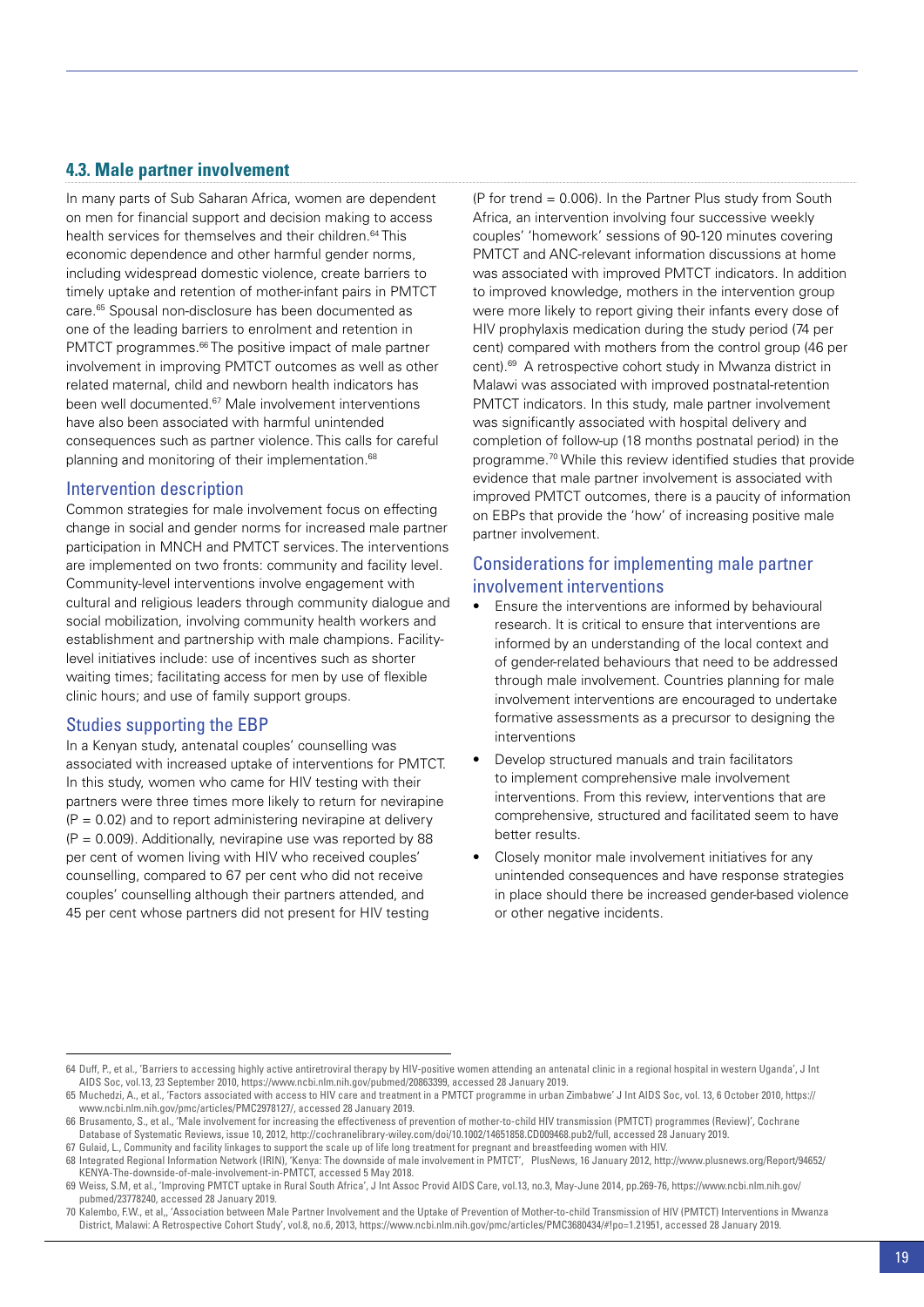# <span id="page-21-0"></span>Study limitations and areas for further research

# **Study limitations**

The following are the limitations of this study.

- Many studies and programmes were excluded from the review because the work had not been linked to outcomes. It is important for researchers and implementers to consider these associations at the start of a study or programme.
- Being a regional study, it was not possible to contextualize considerations and recommendations to country and subnational context
- Although the desk review was extensive, only three countries were visited, which may have limited the number of EBPs documented and tools and resources collected to support implementation.

# **Areas for further research**

The following were identified as potential EBPs for retention of mother-infant pairs in PMTCT care and areas for further research.

- Retention into late post-partum period. Most of the interventions identified focus on the prenatal period up to six weeks postpartum. There is a need for more research on specific interventions for enhancing retention in the late post-partum period.
- Interventions for adolescent mothers. Emerging evidence indicates that adolescent mothers and their infants are at increased risk of loss to follow up. Evidence is not yet available on feasible interventions for enhancing their retention. Early implementation of peer support interventions in Zimbabwe (Young Mentor Mothers) and by Mothers2Mothers (Raising the Future) may provide evidence to support this important group.
- Innovative health worker training approaches. Field visit findings identified innovative health worker capacity building approaches including blended learning and use of WhatsApp applications.<sup>71</sup> There is as yet inadequate research on how these training modes impact on delivery of services and retention in care.
- Retain and re-test pregnant women who are HIV free. To end AIDS among children, incidence of infections in

women of childbearing age must be reduced. As yet, there is little research and evidence on retaining and retesting pregnant and breastfeeding women who are HIV free.

- Use of electronic health records. Country visits identified that Zimbabwe and Eswatini have developed and are currently piloting electronic health records to improve client tracking and follow up.
- Evidence-based practices on the 'how' of male partner involvement. Although there is solid evidence that positive male partner involvement improves MNCH/PMTCT outcomes, there is a need for more documentation of EBPs that increase the level and quality of male partner involvement.
- Private sector and PMTCT. Discussions with PMTCT experts during country visits identified possible loss to follow up of clients accessing MNCH and PMTCT services from private service providers. USAID has published a brief on engagement of private service providers on provision of PMTCT services but there is a need for further research on the extent of this issue and how it translates to improving postpartum PMTCT indicators.<sup>72</sup>

<sup>71</sup> I-TECH International Training and Education Center for Health, 'Innovative Technology in Zimbabwe', https://www.go2itech.org/2017/07/innovative-technology-inzimbabwe/#more-11779, accessed 28 January 2019.

<sup>72</sup> White, J.J., et al., Engaging Private Health Providers to Extend the Global Availability of PMTCT Services, Arlington, VA, Strengthening High Impact Interventions for an AIDS free Generation (AIDS Free) Project, 2016.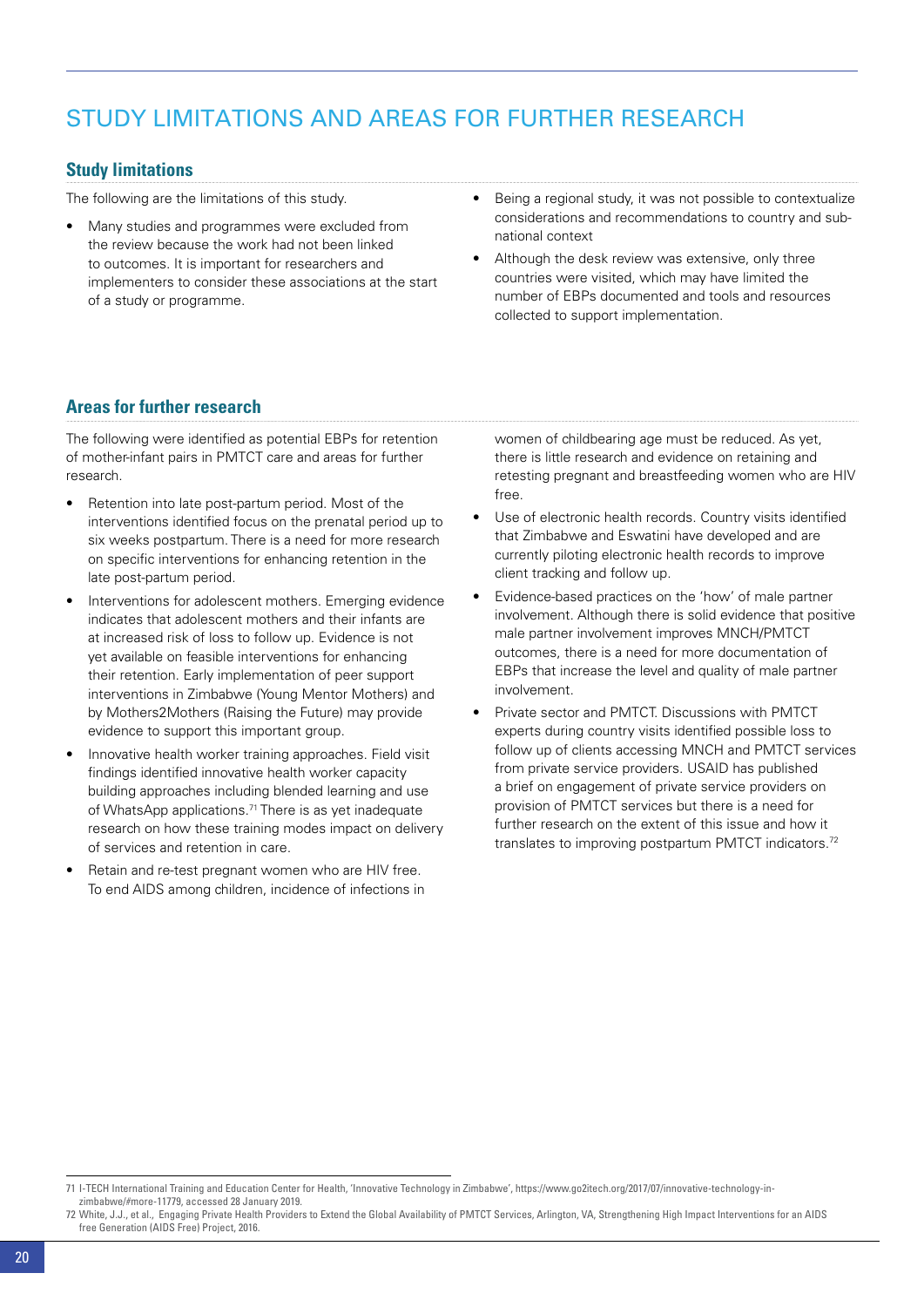# <span id="page-22-0"></span>General operational considerations and conclusions

### **Considerations**

Below are general operational considerations for countries when implementing the identified evidence-based practices. It is hoped that these considerations will support countries in adopting and scaling up relevant EBPs in context.

- **Ensure involvement of stakeholders, especially women living with HIV**. To improve the quality of programming and coordination and increase uptake of the selected interventions, countries are strongly encouraged to involve relevant stakeholders at different levels of service delivery, including communities and women living with HIV, throughout the process of identifying and rolling out a relevant package of EBPs to improve retention in care.
- **Fully explore and understand the bottlenecks to retention in care of mother-infant pairs**. Undertaking a bottleneck analysis on PMTCT retention could provide an important first step to understand the context-specific barriers that need to be addressed.
- **Select and tailor interventions to address the country's priority bottlenecks to retention in care of mother-infant pairs.** Based on the findings of the bottleneck analysis, countries are encouraged to select from the menu of documented EBPs and tailor the

selected interventions for maximum impact in their settings.

- Include selected evidence-based practices in national **plans.** To ensure implementation and measurement, countries are encouraged to include the selected interventions in national EMTCT plans, national strategic frameworks for HIV and broader health plans.
- • **Cost the implementation of identified evidencebased practices**. To support resource mobilization, it is recommended that countries cost and budget for the proposed interventions and develop strategies for domestic and other resource mobilization, to ensure scale up and sustained implementation.
- **Prepare well for implementation.** Implementation will require guidance tools, training materials and possibly monitoring and evaluation and reporting tools. Where possible build on existing resources. Annex 2 provides some relevant tools and resources that can be adapted by countries to suit their context.
- Implement in phases, learn and scale up the selected **interventions.** Start small, with a focus on low performing subnational areas, document the emerging lessons and disseminate for national scale up.

# **Conclusion**

EBPs for enhancing retention in care of mother-infant pairs do exist. When implemented with quality and at scale, the 10 EBPs identified through this review each have potential to improve retention in care of mother-infant pairs. To ensure sustained retention of mother-infant pairs, evidence-based interventions must address both demand and supply side barriers. From the review, it is evident that multifaceted

and multiple level interventions that address the diverse bottlenecks to retention of mother-infant pairs have greater impact in ensuring retention than singular interventions. Each country has unique bottlenecks to retention of motherinfant pairs; as such it will be critical for selecting and contextualizing relevant EBPs to the country context.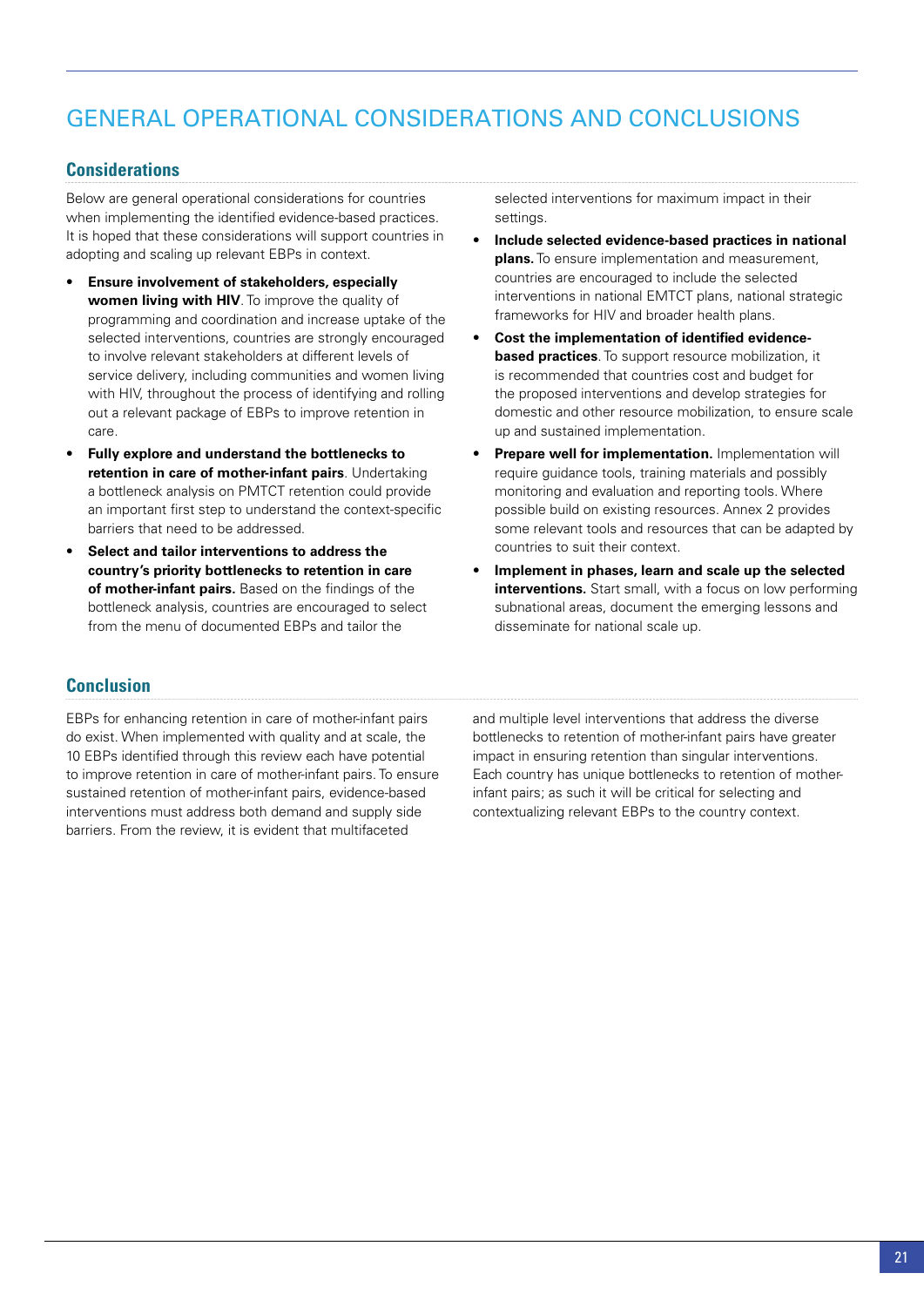# <span id="page-23-0"></span>ANNEXES

#### Annex 1: List of respondents and affiliated organisations

#### Name of respondent **Organisation**/affiliation

- **Global and Regional experts**
- 
- 
- 
- 4. Dr Karusa Kiragu
- 
- 
- 
- 
- 

#### **Eswatini**

| 10. Dr. Joyce Mphaya               | UNIC        |
|------------------------------------|-------------|
| 11. Dr. Sithembile Dlamini-Ngeketo | <b>WHO</b>  |
| 12. Dr. Chris Makwindi             | <b>EGPA</b> |
| 13. Alison Hughey                  | Clinto      |
| 14. Dr. Yohannes Ghebreyesus       | Unive       |
| 15. Dr. Ruben Sahabo,              | ICAP.       |
| 16. Siphesihle Shongwe             | ICAP.       |
| 17. Mudekereza Rachel              | <b>ICAP</b> |
| 18. Dr. Pido Bongomin              | ICAP        |
| 19. Zandile Nhleko                 | Baylo       |
| 20. Dr. Simangele Mthethwa-Hleza   | Minis       |
|                                    |             |

#### **Kenya**

21. Dr Terezah Alwar UNICEF 22. Dr Khadija Abdalla UNICEF 23. Dr Judi Lusike CHAI 26. Dr Lucy Matu<br>
27 Catherine Kidiga<br>
27 Catherine Kidiga 27. Catherine Kidiga 31. Lucy Wangui **NEPHAK** 

#### **Zimbabwe**

33. Chiara Pierotti UNICEF 34. Dr Tonderayi Murirwa UNICEF 37. Dr Benard Madzima MOHCC 38. Dr Owen Mugurungi MOHCC 39. Dr Nyika Ponesai CDC 40. Nicola Willis **Africaid** Africaid 42. Dr Agnes Mahomva EGPAF 43. Alexio Mangwiro CHAI 46. Dr Gloria Gonesse I-TECH 47. Karl Riber JF KAPNEK TRUST 48. Godfrey N Musuka **ICAP** 

1. Dr Dorothy Mbori-Ngacha UNICEF Headquarters, New York 2. Dr Fabian Mwanyumba<br>3. Professor Ruth Nduati University of Nairobi 3. Professor Ruth Nduati **Channel Communist Channel View Professor Ruth Nairobi** 4. Dr Karusa Kiragu 5. Dr Angela Mushavi Ministry of Health and Social Welfare, Zimbabwe 6. Dr Morkor Newman WHO Africa Regional Office, Zimbabwe EGPAF Headquarters, Washington DC 8. Dr Lynne Mofenson **EGPAF Headquarters, Washington DC** 9. Dr Alexandra Vrazo USAID office of HIV/AIDS

> UNICEF EGPAF Clinton Health Access Initiative (CHAI) University Research Corporation (URC) Baylor college Ministry of Health

24. Dr George Githuka National AIDS and STI Control Programme (NASCOP), Ministry of Health 25. Dr Wangui Muthigani **Reproductive and Maternal Health Service Unit (RMHSU)**, Ministry of Health 28. Dr Agnes Lagat Centers for Disease Control (CDC) 29. Dr Emily Koech University of Maryland Kenya Country office Network of People Living with HIV in Kenya (NEPHAK) 32. Leonara Obara **Women Fighting AIDS** in Kenya (WOFAK)

35. Dagmar Hanisch United Nations Family Planning Association (UNFPA) 36. Dr Appolo Tsitsi Ministry of Health and Child Care (MOHCC) 41. Barbara Englesmann The Organization of Public Health Interventions and Development (OPHID) 44. Sarah Musungwa United Nations Development Programme (UNDP) 45. Nyika Mahachi **Family Health International (FHI)** 360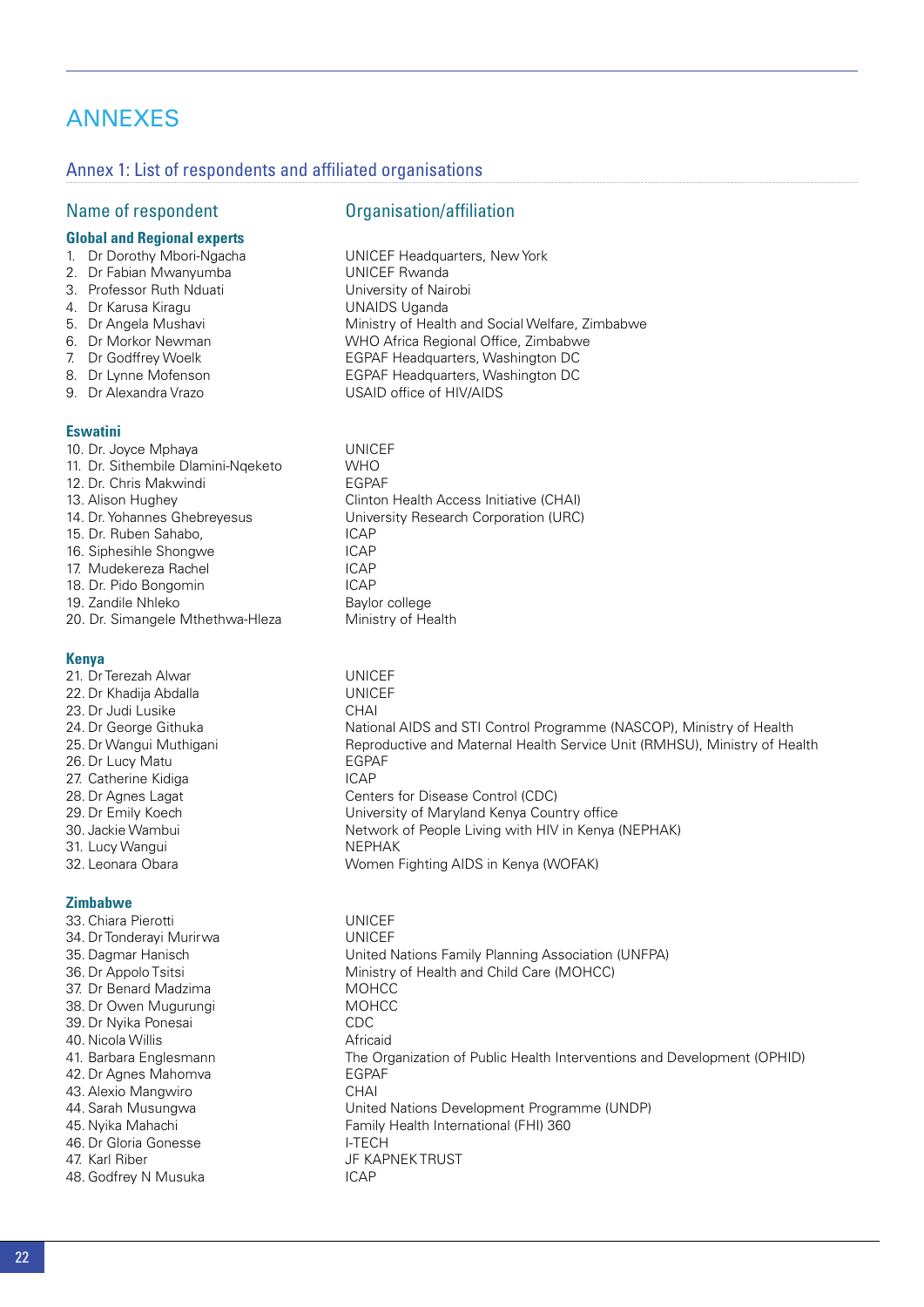# Annex 2: Tools and resources for supporting implementation of EBPs

Below are listed a set of tools and resources to support implementation of the EBPs. The tools are organised by three intervention areas: service quality; use of health information; and demand generation. No tools are presented for the intervention area on human resources.

# **Intervention area 1: Service quality**

#### **Improving retention of mother baby pairs; tested changes and guidance from Uganda.**

This is a publication of the Partnership for HIV-Free Survival Initiative (PHFS) initiative in Uganda. This describes the process as well the tested changes that were implemented to improve retention in care of mother-infant pairs.

Access link: [https://www.usaidassist.org/resources/](https://www.usaidassist.org/resources/improving-retention-mother-baby-pairs-tested-changes-and-guidance-uganda) [improving-retention-mother-baby-pairs-tested-changes](https://www.usaidassist.org/resources/improving-retention-mother-baby-pairs-tested-changes-and-guidance-uganda)[and-guidance-uganda](https://www.usaidassist.org/resources/improving-retention-mother-baby-pairs-tested-changes-and-guidance-uganda)

#### **The Breakthrough Series: IHI's Collaborative Model for Achieving Breakthrough Improvement**

This publication by Institute for Health Care Improvement provides guidance for developing and implementing quality improvement programmes.

Access Link: [http://www.ncpc.org.uk/sites/default/files/](http://www.ncpc.org.uk/sites/default/files/Anita_IHIBreakthroughSerieswhitepaper2003.pdf) [Anita\\_IHIBreakthroughSerieswhitepaper2003.pdf](http://www.ncpc.org.uk/sites/default/files/Anita_IHIBreakthroughSerieswhitepaper2003.pdf)

#### **Integrated package of services for lactating mothers and their babies. Swaziland HIV integrated guidelines. 2015**

The Swaziland HIV integrated guidelines provide a package of services for mother and baby pairs during the postnatal period. The integrated package of services ensures that the mother and baby are seen at the same time, reducing the number of times the mother has to visit the clinic. This package provides a guide to countries planning to develop an integrated package of services for mother-infant pairs.

Access link: [https://aidsfree.usaid.gov/sites/default/files/](https://aidsfree.usaid.gov/sites/default/files/tx_swaziland_2015.pdf) [tx\\_swaziland\\_2015.pdf](https://aidsfree.usaid.gov/sites/default/files/tx_swaziland_2015.pdf)

# **Intervention area 3: Use of Health Information**

#### **Kenya EID dashboard**

This website presents an example of a functional interactive dashboard for EID. The site provides analysis on EID situation by sub-national levels and facilities, laboratory performance and trends. The information is presented in a form that can be used for decision making towards improving EID.

#### Access link: https://eid.nascop.org/

#### **Standard operating procedure for patient tracing in health facilities in Zimbabwe**

The SOP is presented as appendix 3 of the USAID Tractor project report on enhancing retention for mothers and their infants by improving tracing by facility and community health workers in Zimbabwe. The SOP outlines the steps and processes for conducting tracing of mothers and their infants in the context of PMTCT. The SOP provides a guidance for countries planning for implementation of defaulter tracing interventions.

Access link: http://www.hivcore.org/Pubs/Zim\_TracTOR.pdf

#### **A generic guide for implementing CARE's community scorecard process to improve quality of services**

Although not focussed directly on PMTCT, the guide provides steps in developing and implementing community score cards. The publication is useful in providing guidance to countries planning to implement community scorecards as an accountability process for ensuring retention of mother-infant pairs.

Access link: [https://www.care.org/sites/default/files/](https://www.care.org/sites/default/files/documents/FP-2013-CARE_CommunityScoreCardToolkit.pdf) [documents/FP-2013-CARE\\_CommunityScoreCardToolkit.](https://www.care.org/sites/default/files/documents/FP-2013-CARE_CommunityScoreCardToolkit.pdf) [pdf](https://www.care.org/sites/default/files/documents/FP-2013-CARE_CommunityScoreCardToolkit.pdf)

# **Intervention area 4: Demand generation**

#### **Community health workers training manual**

This Millennium Villages CHW curriculum provides an example on how PMTCT topics can be integrated into CHW training.

Access link: [http://millenniumvillages.org/wp-content/](http://millenniumvillages.org/wp-content/uploads/2014/09/CHWTrainingManual.pdf) [uploads/2014/09/CHWTrainingManual.pdf](http://millenniumvillages.org/wp-content/uploads/2014/09/CHWTrainingManual.pdf)

#### **The Kenya Mentor Mother Program Guidelines**

The National Guidelines for the Kenya Mentor Mother Program provide a starting point for countries planning to initiate and standardize mentor mother programmes. Other supporting materials may be obtained from the Ministry of Health in Kenya.

Access link: [http://guidelines.health.go.ke:8000/media/](http://guidelines.health.go.ke:8000/media/National_Guidelines__for__PMTCT_Peer_Education_and_Psychosocial_Support_in_Kenya_KMMP.pdf) [National\\_Guidelines\\_\\_for\\_\\_PMTCT\\_Peer\\_Education\\_and\\_](http://guidelines.health.go.ke:8000/media/National_Guidelines__for__PMTCT_Peer_Education_and_Psychosocial_Support_in_Kenya_KMMP.pdf) [Psychosocial\\_Support\\_in\\_Kenya\\_KMMP.pdf](http://guidelines.health.go.ke:8000/media/National_Guidelines__for__PMTCT_Peer_Education_and_Psychosocial_Support_in_Kenya_KMMP.pdf)

#### **Standard SMS messages for promoting uptake of PMTCT services**

This supplementary material provides a sample of SMS messages at different stages of the PMTCT continuum of care that can be used to strengthen uptake of PMTCT services and hence ensure retention in care of mother-infant pairs. These sample messages provide a guide to countries that may want to utilize SMS reminders for increasing retention of mother-infant pairs in the context of PMTCT.

Access link: [https://link.springer.com/article/10.1007/](https://link.springer.com/article/10.1007/s10995-015-1715-0#SupplementaryMaterial) [s10995-015-1715-0#SupplementaryMaterial](https://link.springer.com/article/10.1007/s10995-015-1715-0#SupplementaryMaterial)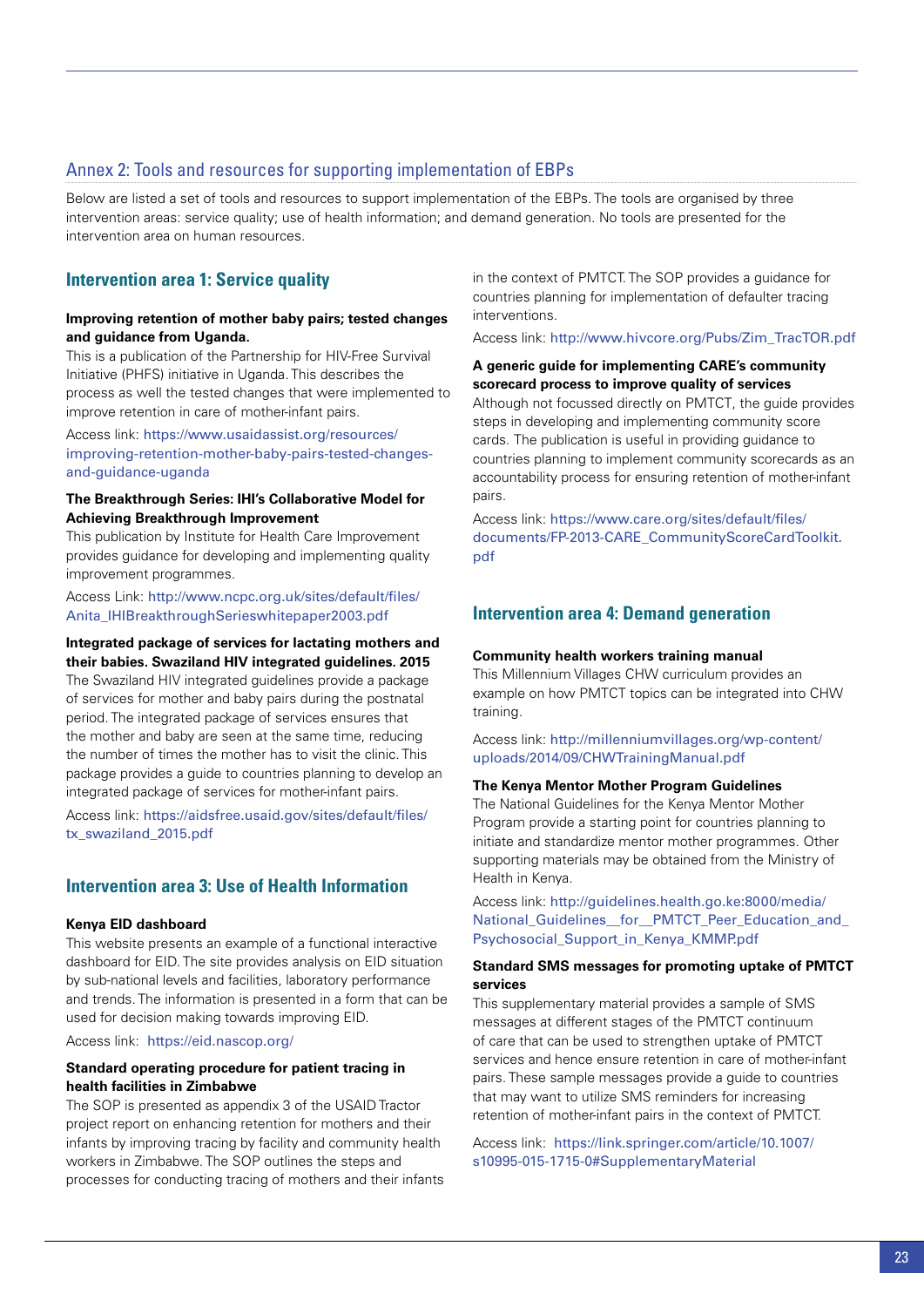#### **Guidance for developing Content for a mHealth Intervention to promote postpartum retention in PMTCT Programmes**

This publication provides guidance for developing content for mHealth intervention to promote postpartum retention in PMTCT. The documentation provides a description of the process for developing theory-informed, individually tailored, culturally appropriate text messages targeted at improving uptake of infant HIV testing rates and maternal retention in PMTCT programmes. The guidance is useful to countries planning for use of mHealth applications in promoting retention in care of mother-infant pairs in the context of PMTCT.

#### Access link: [https://journals.plos.org/plosone/](https://journals.plos.org/plosone/article?id=10.1371/journal.pone.0106383#s4) [article?id=10.1371/journal.pone.0106383#s4](https://journals.plos.org/plosone/article?id=10.1371/journal.pone.0106383#s4)

#### **The Integrated management of paediatric AIDS/HIV care and treatment and PMTCT (IMPACT). A Bantwana model. Facilitators manual**

This facilitators' guide provides a step by step approach for training CHWs and community-based organisations in advocating for and supporting implementation of paediatric ART, as well as to identify previously undiagnosed children and young people living with HIV. An accompanying set of Reference Cards and a referral form provides a ready reference tool for CHWs in the field. The guide is useful for countries planning for implementation of community-based interventions for promoting retention in care of mother-infant pairs in the context of PMTCT.

Access link: [https://www.worlded.org/](https://www.worlded.org/WEIInternet/resources/publication/display.cfm?txtGeoArea=INTL&id=16980&thisSection=Resources) [WEIInternet/resources/publication/display.](https://www.worlded.org/WEIInternet/resources/publication/display.cfm?txtGeoArea=INTL&id=16980&thisSection=Resources) [cfm?txtGeoArea=INTL&id=16980&thisSection=Resources](https://www.worlded.org/WEIInternet/resources/publication/display.cfm?txtGeoArea=INTL&id=16980&thisSection=Resources)

#### **ACCLAIM toolkit: Scaling up community involvement in maternal and child health and prevention of mother-tochild transmission of HIV. EGPAF 2016**

Although this report did not identify any evidence-based practice in community leaders' engagement, such engagement remains critical in ensuring retention of motherinfant pairs in the context of PMTCT. This toolkit by EGPAF compiles various tools (guidelines, SOPs, presentations, job aids and forms) to enhance community involvement in MNCH and PMTCT services among men, women and community leaders. This toolkit showcases how to bring to scale three distinct approaches: 'community days'; peer group mentorship; and community leadership engagement. The guide is useful for countries planning to implement interventions on community leaders' engagement for PMTCT.

Access link: [http://www.pedaids.org/resource/acclaim](http://www.pedaids.org/resource/acclaim-toolkit-scaling-up-community-involvement-in-maternal-and-child-health-and-prevention-of-mother to child-hiv-transmission)[toolkit-scaling-up-community-involvement-in-maternal](http://www.pedaids.org/resource/acclaim-toolkit-scaling-up-community-involvement-in-maternal-and-child-health-and-prevention-of-mother to child-hiv-transmission)[and-child-health-and-prevention-of-mother-to-child-hiv](http://www.pedaids.org/resource/acclaim-toolkit-scaling-up-community-involvement-in-maternal-and-child-health-and-prevention-of-mother to child-hiv-transmission)[transmission](http://www.pedaids.org/resource/acclaim-toolkit-scaling-up-community-involvement-in-maternal-and-child-health-and-prevention-of-mother to child-hiv-transmission)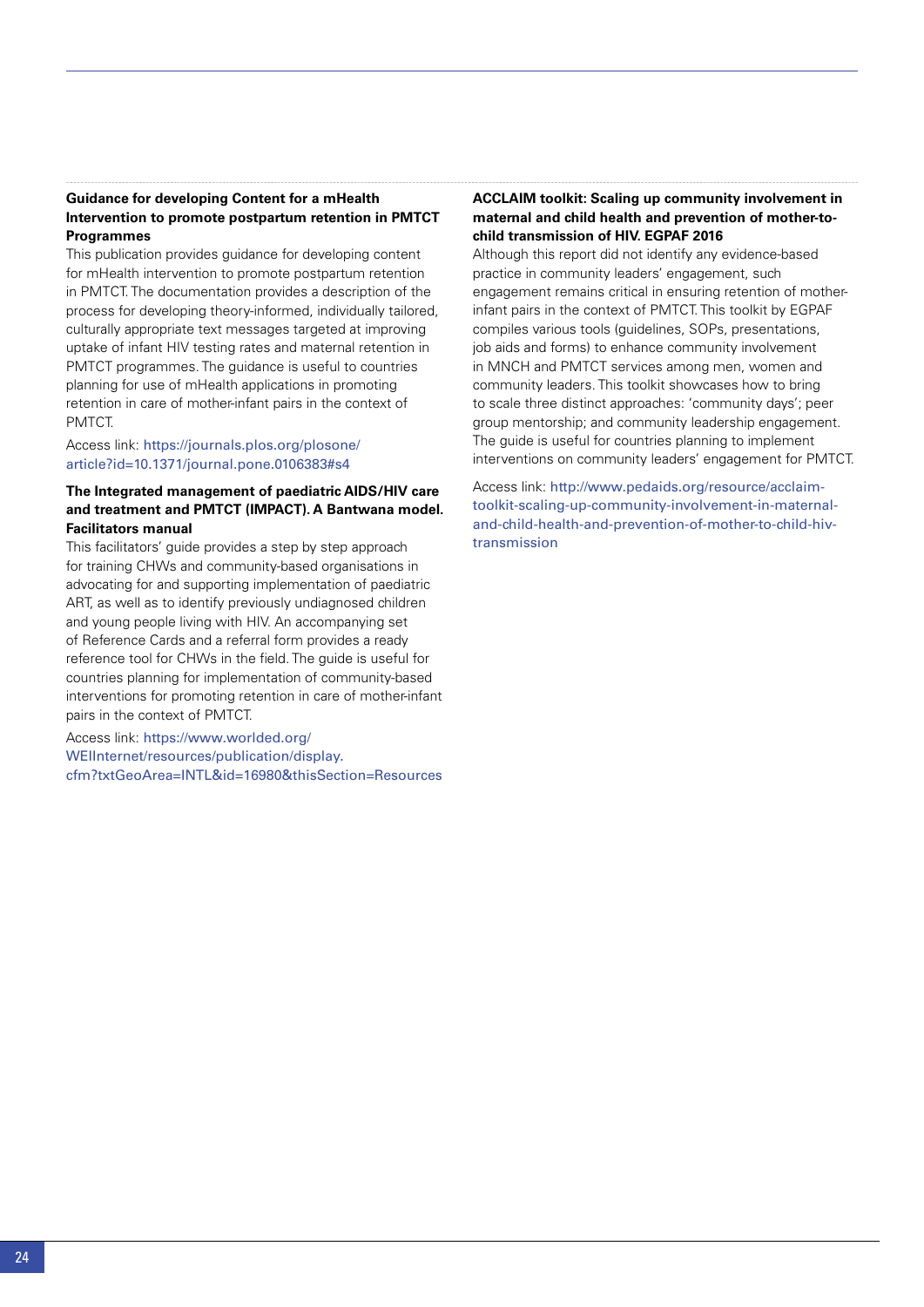# Annex 3: Key informant interview guide

1. For the purpose of understanding the country / regional context, please tell me about the PMTCT situation (and more specifically postnatal retention of mother-infant pairs) in the country/region.

#### **Probes**

- • What is the situation of PMTCT indicators in the country / region?
- More specifically, what is the situation on postnatal retention of Mother-infant Pairs - what is the status of the PMTCT postnatal indicators / outcomes for both mother and infants?
- Who are the main players / stakeholders involved in PMTCT response in the country / region? Are there some partners specifically focusing on increasing postnatal retention of mother-infant pairs?
- 2. What are the priority country / regional challenges / bottlenecks to retention of mother-infant pairs in the PMTCT continuum of care and more specifically during the postnatal period?
- 3. What strategies are being used in the country / region to address those bottlenecks / challenges? Are the various strategies working? Have they been scaled up in the country / regionally? Are there some you consider innovative?
- 4. More specifically, are there some EBPs that are currently being used in the country / region to address bottlenecks on / or to improve postnatal retention of mother-infant pairs?

#### Probes

- EBPs to address facility-related barriers
- • EBPs to address client-related barriers
- EBPs to address community related barriers
- EBPs to address health systems-related barriers
- 5. An interim literature review was undertaken as part of this documentation process, several EBPs were identified from this country / region, for each them (or selected), I would like to get your opinion on the EBP(s).

#### Probes for each EBP

- Do you know about this EBP(s)?
- What were the strengths and limitations of the EBP. how were the various limitations and challenges addressed?
- Was the Ministry of Health involved in the design, implementation and evaluation of the EBP?
- Has the EBP been scaled up? If yes, where and what was the outcome of the scale up? What were the challenges in scale up and how were those addressed?
- What would be your advice on the scale up of the EBP in another context / country / region? What modifications would you recommend?
- What were the lessons learnt from the implementation of the EBP(s)?
- Any published materials on the EBP that you may want to refer me to?
- Any resources / tools developed as part of the implementation of the EBPs that you can refer me to?
- 6. I know the list of EBPs from the interim literature review is not exhaustive, do you have other EBPs (for improving postnatal retention of mother-infant pairs) in the country / region that you may want to tell me about?

#### Probes for each mentioned EBP

- Background on the EBP: The specific EBP, what bottleneck it addresses, who is implementing the response to the bottleneck, where it is implemented, when was it implemented, was it evaluated?
- What were the findings of the evaluation if it was evaluated?
- What were the strengths and limitations of the EBP. how were the various limitations addressed?
- Was the Ministry of Health involved in the design, implementation and evaluation of the EBP?
- Has the EBP been scaled up, if yes where and what was the outcome of the scale up? What were the challenges in scale up and how were those addressed?
- What would be your advice on the scale of the EBP in another context / country / region?
- Any published materials on the EBP that you may want to refer me to?
- Any resources / tools developed as part of the implementation of the EBPs that you can refer me to?
- 7. Reproductive, maternal, newborn and child health interventions present an entry point / platform for ensuring postnatal retention of mother-infant pairs. Are there any EBPs being implemented in the country / region on increasing MNCH uptake, especially around the postnatal period, that present potential for helping to increase postnatal retention of mother-infant pairs in the context of PMTCT?

#### Probes

- EBPs around increasing uptake of postnatal MNCH interventions e.g. postnatal care, breastfeeding, immunization etc.
- • EBPs promoting use of postnatal MNCH interventions such as integrating EID with immunization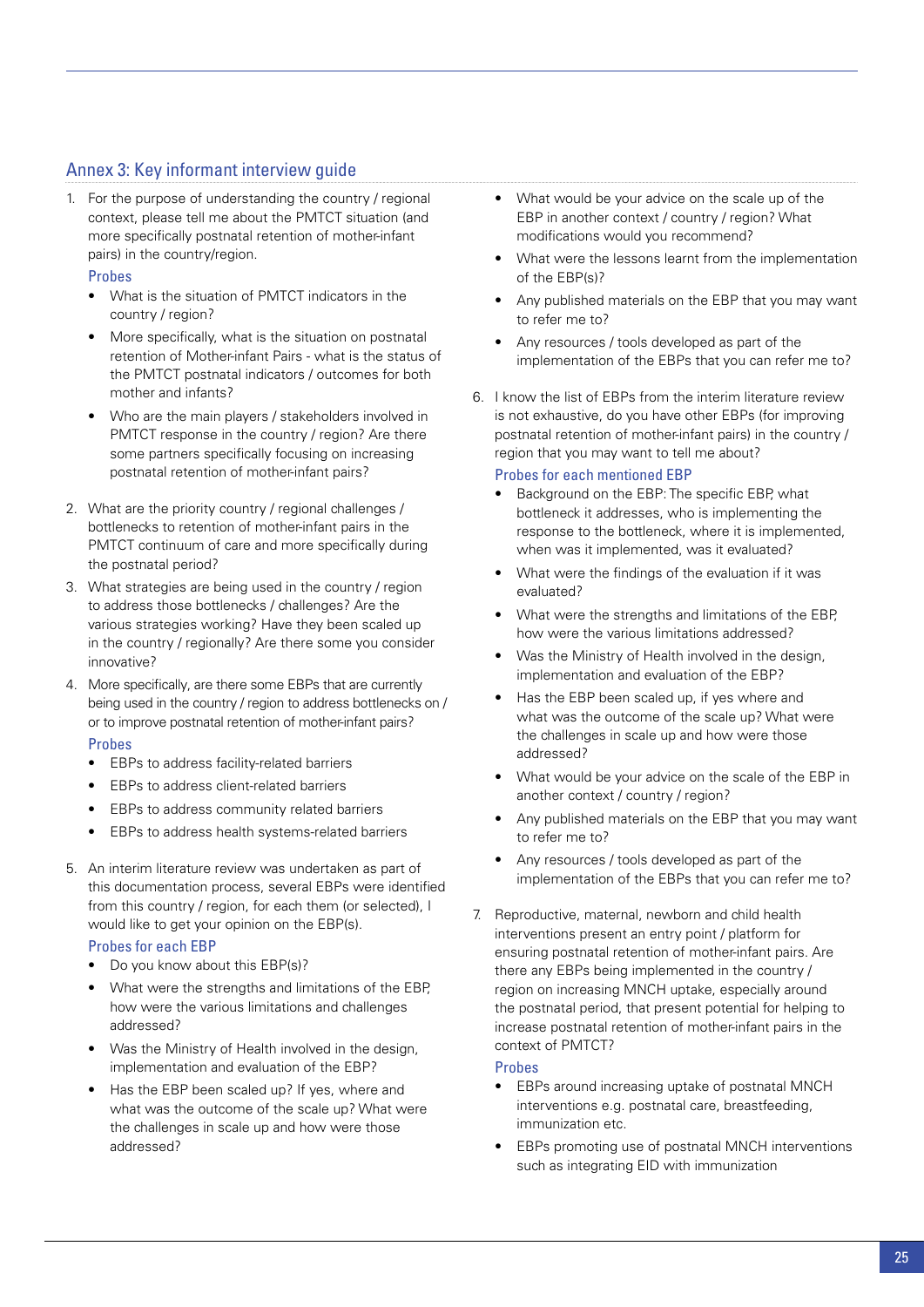- 8. For purposes of strengthening the documentation process, I am still reviewing more documents and looking forward to speaking to other experts who may have useful information on postnatal retention of mother-infant pairs in the context of PMTCT. Are there experts in the country / region you would to refer me to? Are there documents / published research and grey literature that you would want to refer me to?
- 9. To support scale up of identified EBPs, this documentation process also seeks to make available tools and resources

on EBPs for promoting postnatal retention of motherinfant pairs in the context of PMTCT, including training curriculums, planning and implementation manuals / guidance manuals, tracking tools, registers etc. In reference to the mother-infant pairs discussed, do you have some tools and resources you can refer me to? / or provide?

10. Any other thing you may want to tell me about on postnatal retention of mother-infant pairs in the context of PMTCT?